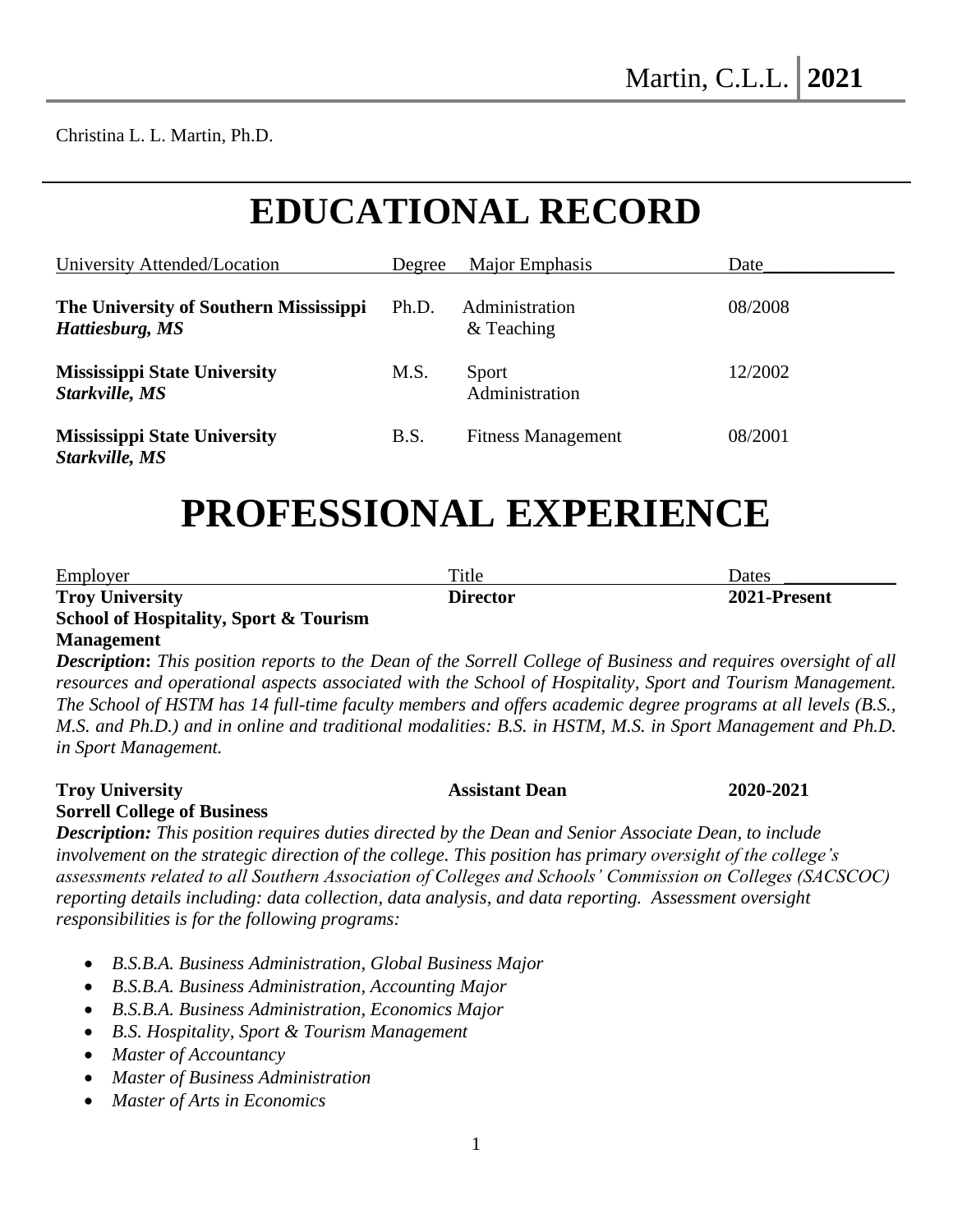- *Master of Science in Human Resource Management*
- *Master of Science in Management*
- *Master of Science in Sport Management*
- *Ph.D. Sport Management*

## **Troy University Full Professor 2019-Present Hospitality, Sport & Tourism Management**

*Description: Awarded Promotion to Full Professor in Spring, 2019 – effective August, 2019. Promotion to full professor was awarded after teaching 11 years in higher education, with 10 years being at Troy University. My primary responsibilities were centered on serving the College of Health & Human Services in the administrative role of Assessment Coordinator while maintaining teaching and advisement assignments and seeking service endeavors at various levels. Additionally, during the past 10 years, I was able to successfully author 21 publications of which 17 were peer reviewed, and prepared 34 presentations of which 24 were international or national in scope*.

## **Troy University Associate Professor 2014 -2019 Hospitality, Sport & Tourism Management** *Description: Awarded Tenure and Promotion in Spring, 2014 – effective August, 2014.*

## **Troy University Assistant Professor 2008 -2014**

*Description: This is a tenure-track, assistant professor position in the sport and fitness management discipline. Specific duties include teaching full-load graduate and undergraduate major courses. Additional expectations are required for research and service areas.*

# **Troy University Coordinator of Assessments 2010–2020 College of Health and Human Services** *Description: This position requires oversight of the college's assessments related to all Southern Association of*

*Colleges and Schools' Commission on Colleges (SACSCOC) reporting details including: data collection, data analysis, and data reporting.* 

- Department of Human Services & Social Work
	- o B.S. Human Services
	- o B.S. Social Work
	- o M.S. Social Work
	- o B.S. Applied Health Sciences
- Department of Kinesiology
	- o B.S. Athletic Training
	- o B.S. Exercise Science
	- o B.S. Health Education
	- o B.S. Physical Education
	- o B.S. Health Promotion
	- o M.S. Kinesiology
- School of Hospitality, Sport & Tourism Management
	- o B.S. Hospitality, Sport & Tourism Management
	- o M.S. Sport Management
	- o Ph.D. Sport Management
- School of Nursing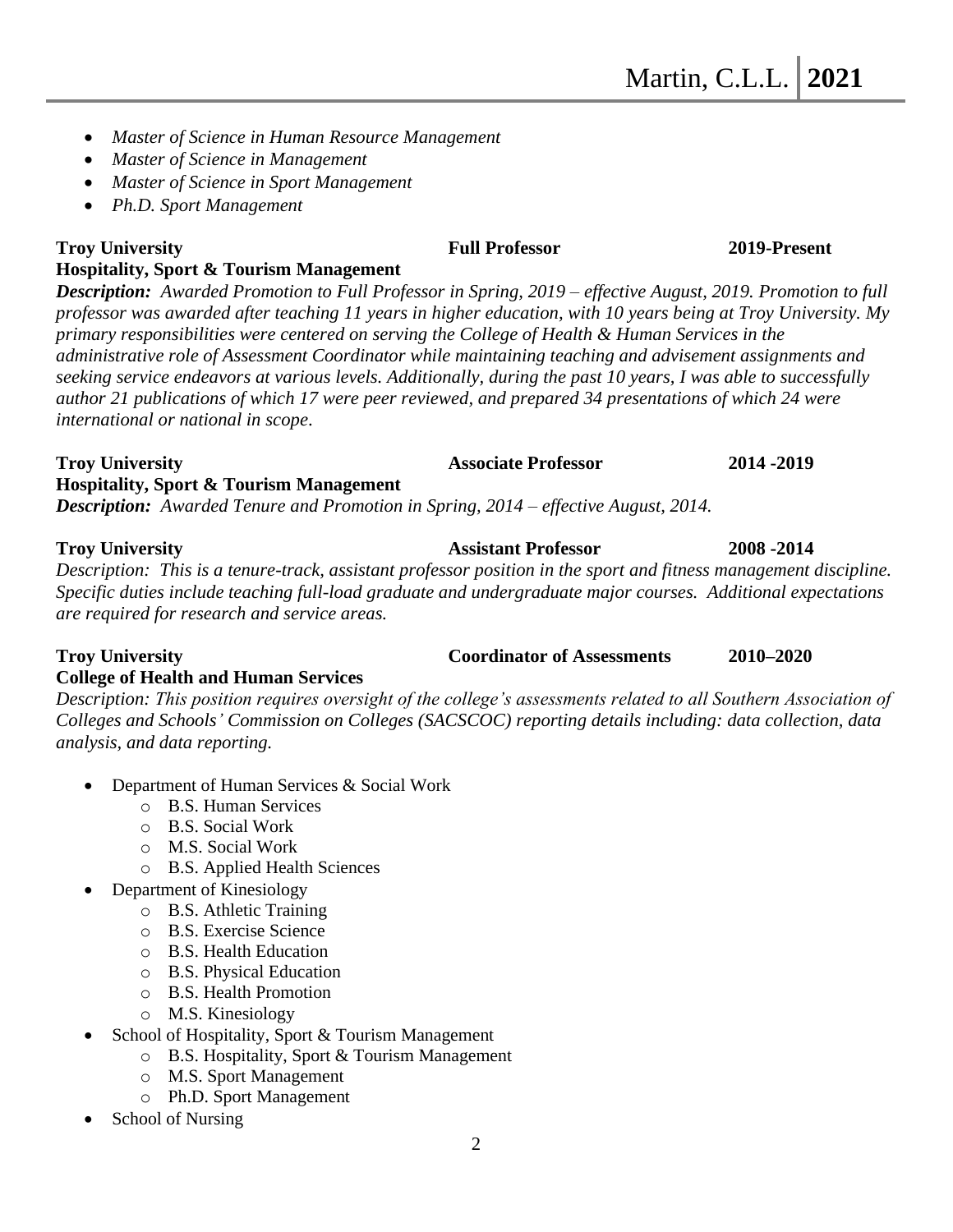- o ASN
- o RN-BSN
- o BSN
- o MSN
- o DNP

### **The University of Southern Mississippi Teaching/Research Assistant 2007-2008 School of Human Performance and Recreation**

*Description: This was a 20 hour/week graduate assistantship which required teaching six hours of credits for the School of Human Performance and Recreation. Additional requirements included working with an appointed professor and assisting in research and grant projects.* 

### **Limited Brands, Inc. Co-Director 2004-2007**

*Description: This was a full-time, retail management position with Limited Brands, Inc. This position required oversight of the Hattiesburg, MS Victoria's Secret Store (616). Management was charged with supervising all talent, branding and operational efforts.* 

*The store had an annualized sales volume of 4.3 million dollars and on average staffed 50 part-time employees. Accolades include being named a Premiere Performing Store, Ranking 12th in Club Victoria or nationally amongst other VS stores, achieving Platinum status on several occasions (surpassing sales goals) and ranking number one in the Nashville region on Black Friday, 2007, driving \$100,000 in business on a single day.* 

### **The University of Southern Mississippi Graduate Assistant 2003-2004 College of Health Student Resource Center Director**

*Description: This was a 20 hour/week graduate assistantship which required the development of a student resource center. This center served all USM students who were interested in College of Health (COH) programs. Specifically, the job required advising students in seven major areas of study. Additional requirements included traveling throughout Mississippi to represent the various COH programs.* 

## **The University of Southern Mississippi Aerobics Instructor 2003-2004 Payne Center**

*Description: This position required teaching approximately four weekly group aerobics classes for USM faculty and students. Additionally, the instructor was required to maintain CPR/First Aid and AFAA Group Fitness Certifications.*

### **The University of Southern Mississippi Adjunct Instructor Aerobics 2003-2004 School of Human Performance and Recreation**

*Description: This position required teaching two group aerobics classes for USM students. This position differs from the one listed above, for two primary reasons. It was offered as a college credit elective and included both educational and activity components. The instructor was required to maintain CPR/First Aid and AFAA Group Fitness Certifications.*

## **Mississippi State University Graduate Teaching Assistant 2001-2002 Department of Physical Education Aerobics, Badminton, & Tennis**

*Description: This position required physical activity classes for MSU students. These classes were offered as college credit electives and included both educational and activity components. The instructor was required to maintain CPR/First Aid and AFAA Group Fitness Certifications.*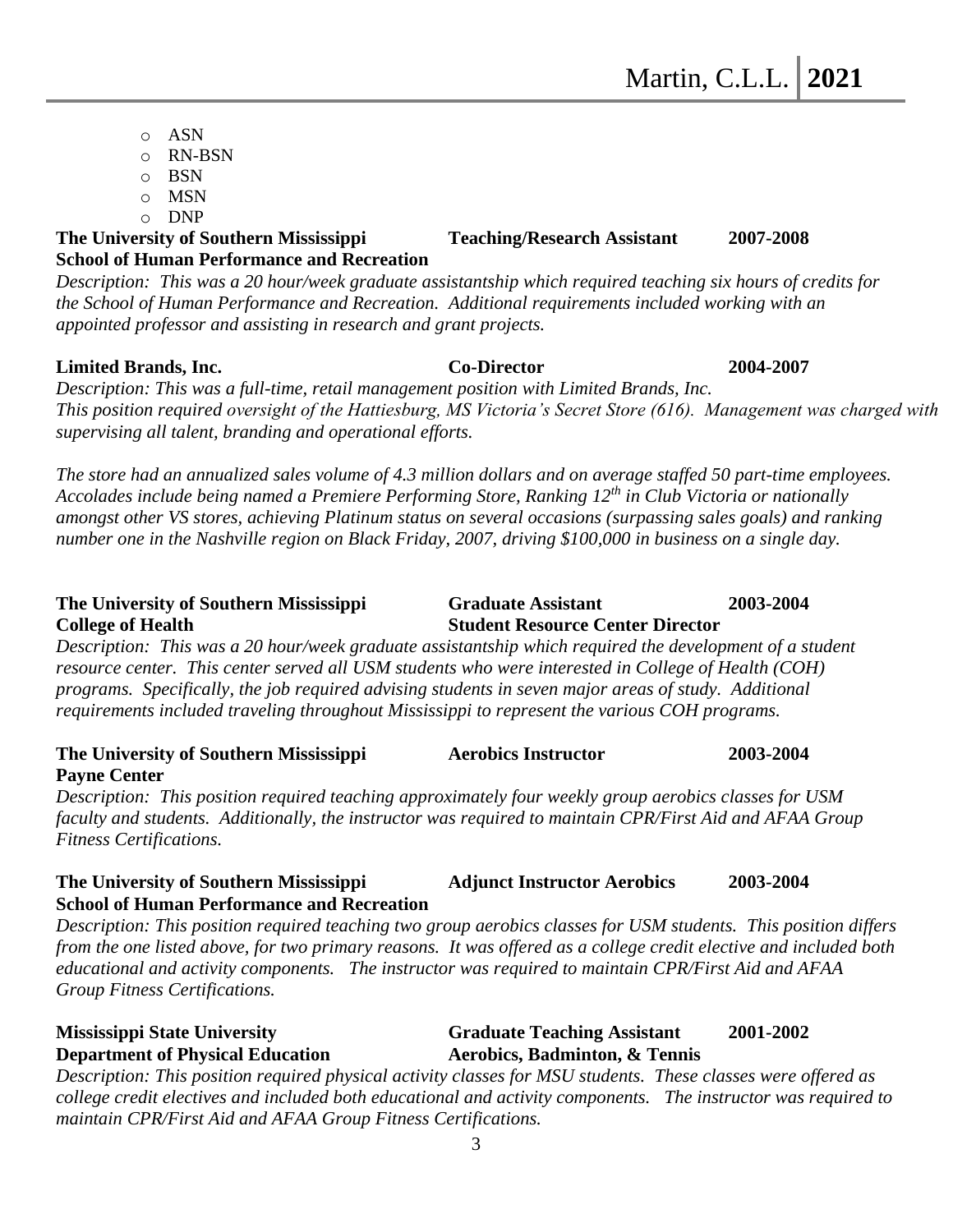### **Mississippi State University Aerobics Instructor** 1999-2002 **Sanderson Center**

*Description: This position required teaching approximately four weekly group aerobics classes for MSU faculty and students. Additionally, the instructor was required to maintain CPR/First Aid and AFAA Group Fitness Certifications.*

### **Mississippi State University Strength and Conditioning 1999-2001 Sanderson Center Instructor**

*Description: This was a 20 hour/week position which focused on prescribing exercise and conducting fitness assessments for multiple adult populations. Additionally, the instructor was required to maintain CPR/First Aid, AFAA Group Fitness and IFAA certifications.*

# **TEACHING EXPERIENCE**

### **Associate Professor/Sport and Fitness Management, Troy University,**

August 2008 – Present

| <b>Courses</b>                                                                                                                                                                                                                                                                                                          | <b>Majors</b>                                                                                                                                                                                                                                        |
|-------------------------------------------------------------------------------------------------------------------------------------------------------------------------------------------------------------------------------------------------------------------------------------------------------------------------|------------------------------------------------------------------------------------------------------------------------------------------------------------------------------------------------------------------------------------------------------|
| <b>Graduate classes</b>                                                                                                                                                                                                                                                                                                 |                                                                                                                                                                                                                                                      |
| Pedagogy in Sport Management Education                                                                                                                                                                                                                                                                                  | Ph.D. Sport Management                                                                                                                                                                                                                               |
| <b>Foundations in Sport Management</b>                                                                                                                                                                                                                                                                                  | <b>Sport Management</b>                                                                                                                                                                                                                              |
| Practicum                                                                                                                                                                                                                                                                                                               | Sport/Fitness Mgt/PE                                                                                                                                                                                                                                 |
| Critical Issues in Sport and Fitness Management                                                                                                                                                                                                                                                                         | Sport/Fitness Mgt/PE                                                                                                                                                                                                                                 |
| Entrepreneurship                                                                                                                                                                                                                                                                                                        | Sport/Fitness Mgt/PE                                                                                                                                                                                                                                 |
| Legal Aspects is Sport and Fitness Management                                                                                                                                                                                                                                                                           | Sport/Fitness Mgt/PE                                                                                                                                                                                                                                 |
| <b>Risk Management in Sport</b>                                                                                                                                                                                                                                                                                         | <b>Sport Management</b>                                                                                                                                                                                                                              |
| Undergraduate classes<br>Current Issues in Sport and Fitness Management<br><b>Evaluation Procedures in Sport Management</b><br><b>Event Management</b><br><b>Sport Communication</b><br><b>Sport Marketing</b><br>Legal Aspects in Sport and Fitness Management<br>Revenue Generation in HST<br><b>Research Methods</b> | Sport/Fitness Management<br>Sport/Fitness Management<br>Sport/Fitness Management<br>Sport/Fitness Management<br>Sport/Fitness Management<br>Sport/Fitness Management<br>Hospitality/Sport/Tourism Management<br>Hospitality/Sport/Tourism Management |
| Introduction to HST                                                                                                                                                                                                                                                                                                     | Hospitality/Sport/Tourism Management                                                                                                                                                                                                                 |

### **Adjunct Professor, Belhaven University**

| January 2014 – March 2014, Summer 2014 & Fall 2015 |               |
|----------------------------------------------------|---------------|
| <b>Course</b>                                      | <b>Majors</b> |
| <b>Graduate classes</b>                            |               |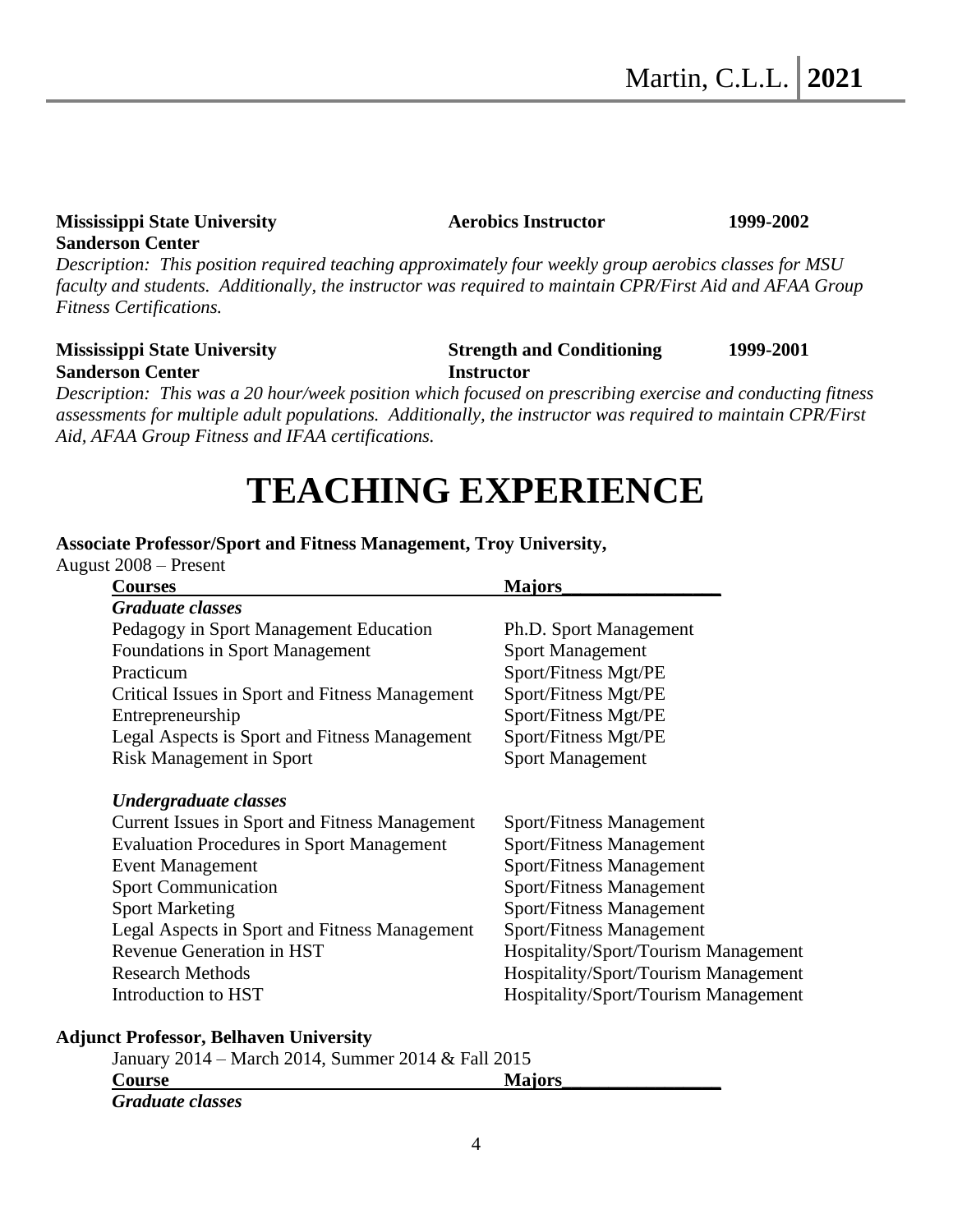Introduction to Graduate Education Graduate Students **Current Issues in Sport Graduate Students** 

### **Doctoral Student/Human Performance and Recreation, The University of Southern Mississippi** August 2003 – August 2008

| <b>Courses</b>         | <b>Majors</b>           | <b>Average Class Size</b> |
|------------------------|-------------------------|---------------------------|
| Undergraduate classes  |                         |                           |
| Aerobics               | Human Performance       | 25                        |
| <b>Sport Economics</b> | <b>Sport Management</b> | 30                        |
| <b>Sport Marketing</b> | <b>Sport Management</b> | 30                        |
| Wellness               | All USM majors          | 100                       |

### **Graduate Teaching Assistant/Health, Physical Education, Recreation and Dance, Mississippi State University**

August 2001 – December 2002

| <b>Courses</b>        | <b>Majors</b>                                  |
|-----------------------|------------------------------------------------|
| Undergraduate classes |                                                |
| Aerobics              | <b>Physical Education Undergraduate Majors</b> |
| Badminton             | Physical Education Undergraduate Majors        |
| Tennis                | <b>Physical Education Undergraduate Majors</b> |
|                       |                                                |

# **TEACHING EVALUATIONS**

**Average Teaching Evaluation Rating** (Fall 2010 - Present) = 6.72/7.0

(7.0 is indicative of "strongly agreeing" with favorable teaching abilities)

### **Select Student Comments Regarding Teaching Abilities**

- *Wonderful at interacting with her students and values students' opinions. Wonderful teacher…will take every class that she teaches.*
- *Great class as usual. The book review was a bit much though. Dr. Martin = asset to Troy.*
- *I enjoyed this class tremendously. More focus is on sport and fitness management and very little on physical education. I would have liked to see more emphasis to education as well. Dr. Martin's delivery of the material was top notch. She said in class one day that no one in graduate school receives perfect scores which I'm not so sure I understand. I have heard this from other professors as well. Is this common, or what?*
- *Dr. Martin is an excellent professor in the field of sport management. I had the pleasure of taking Dr. Martin this spring for graduate school law, and I was very pleased. Keep up the good work, Dr. Martin! I wish we had more professors like you here at Troy!! Go Trojans!*
- *Dr. Martin made sure that everyone understood the material that we were covering. She also kept the student interest up on whatever subject matter we were going over.*
- *Dr. Martin has been one of my favorite teachers at Troy. She is very understanding and helpful and she is also a wonderful teacher. I am very thankful to have her.*
- *This was an amazing class and I give full credit to the teacher! I thought the subject matter for this class was going to be boring when I first found out about it. Dr. Martin kept me interested every step of the way. Not only does she present in an enthusiastic and knowledgeable way, but she was passionate about what she taught and very organized. I loved the way she used the book for this class. Many classes require a book and pull from it, but Dr. Martin used the book very consistently and followed its specific order. Hats off to Dr. Martin, and good luck with your third pregnancy!*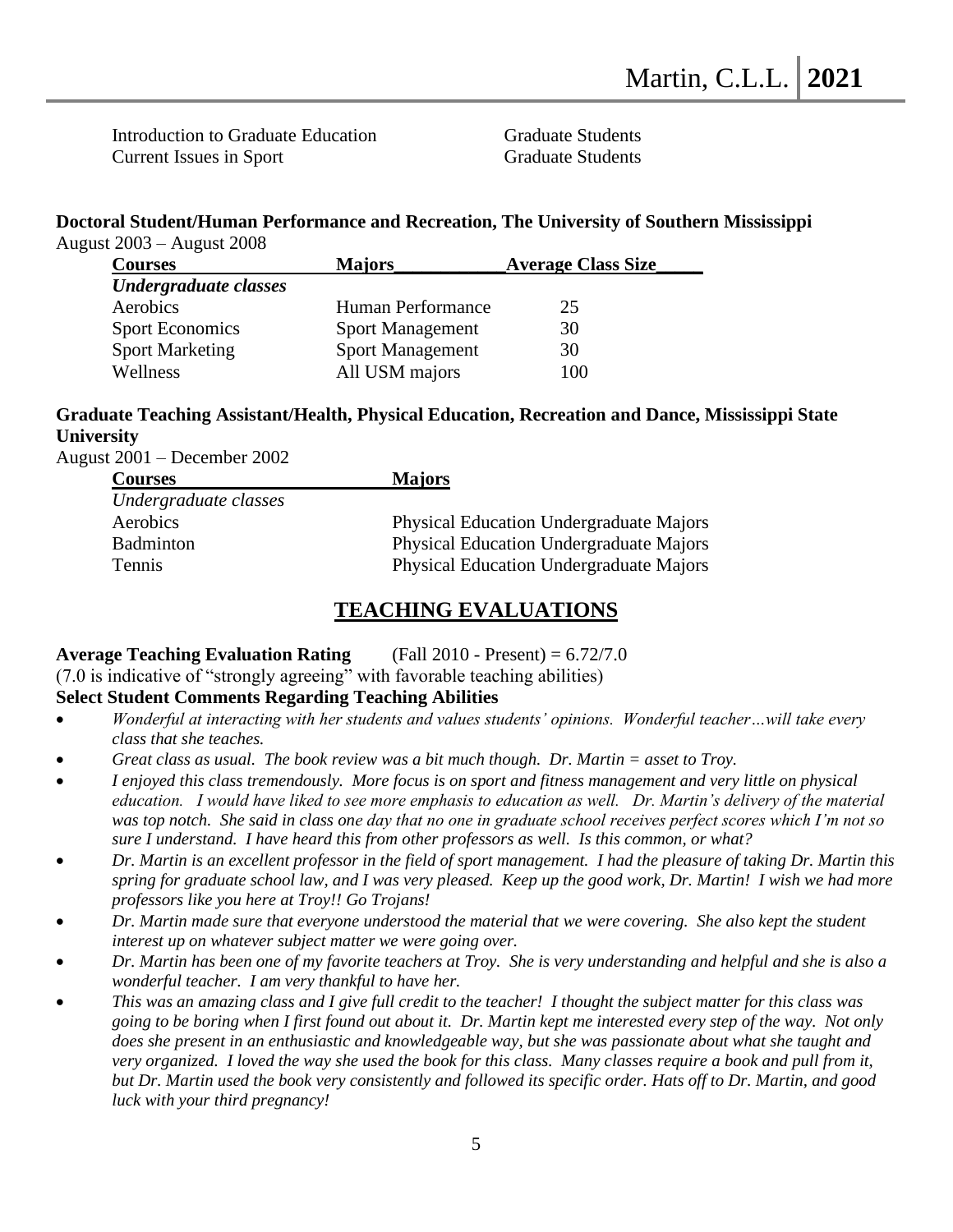- *Dr. Martin always has the students' needs first. She is always professional and her enthusiasm and knowledge in the subject matter, transferred to us students, and being able to learn the material better.*
- *One of the best professors at Troy University.*
- *My favorite teacher! Great teaching methods and preparation.*

# **SCHOLARSHIP AND CREATIVE ACTIVITY**

## **PEER REVIEWED PUBLICATIONS**

- 1. Cox, A., **Martin, C.L.L**., Koo, W., & Carroll, M.S. (2021). Legal impacts of Title IX for transgendered student athletes. *Journal of Legal Aspects of Sport, SUBMITTED.*
- 2. Mathner, R.P., **Martin, C.L.L.,** & Rodenberg, R. (2019). Extending sports wagering studies. *Journal of Contemporary Athletics*, *13*(1), 23-38.
- 3. Waller, R. J., Martin, C.L.L. & Morgan, S. (2017). Is there a need for social workers in intercollegiate athletics? A conceptual study. *Journal of Issues in Intercollegiate Athletics*.
- 4. Miller, J.J., **Martin, C.L.L**., & Spurlock, A. (2016). Cheerleading as a sport? Perceptions of intercollegiate athletic administrators. Accepted for publication in the *International Journal of Sport Management,* 17*, 294-313.*
- 5. Dixon, A.W., Martinez, J.M., **Martin, C.L.L.** (2015). Employing social media as a marketing strategy in college sport: An examination of perceived effectiveness in accomplishing organizational objectives. *International Review on Public and Nonprofit Marketing, 12*(2), 97-113.
- 6. Mathner, R., **Martin, C.L.L.,** Carroll, M.C., & Neal, T. (2014). Extending sports wagering studies outside of the student-athlete population: NCAA division I athletic trainers' gambling Behaviors. *Journal of Issues in Intercollegiate Athletics*, *7,* 431-444.
- 7. Pinzon, S. **Martin, C.L.L.,** Kim, M.K., & Martinez, J.M. (2014). An exploration of the impact and needs of brand identity campaigns within divisions of the National Collegiate Athletic Association (NCAA). *Journal of Contemporary Athletics, 8*(4).
- 8. Bowers, A.G., **Martin, C.L.L.,** Miller, J.J., Wolfe, B., & Speed, N.M. (2013). I feel pressure: Exploring the phenomenon of body image formation in collegiate female athletes within the context of social comparison theory. *Journal of Coaching Education*. *6*(2), 78-100.
- 9. Mathner, R., **Martin, C.L.L**., & Allen, J.T. (2013). NCAA division I athletic trainers: examining sport wagering behavior. *Journal of Contemporary Athletics, 7*(3), 161-174.
- 10. Miller, J., Lee, K. & **Martin, C.L.L**. (2013). Prayer at interscholastic football games: An exploratory analysis. *Journal of Legal Aspects in Sport*, *23*, 91-106.
- 11. Bowers, A.G., Speed, N.M., Wolfe, B., Miller, J.J. & **Martin, C.L.L.** (2012). The impact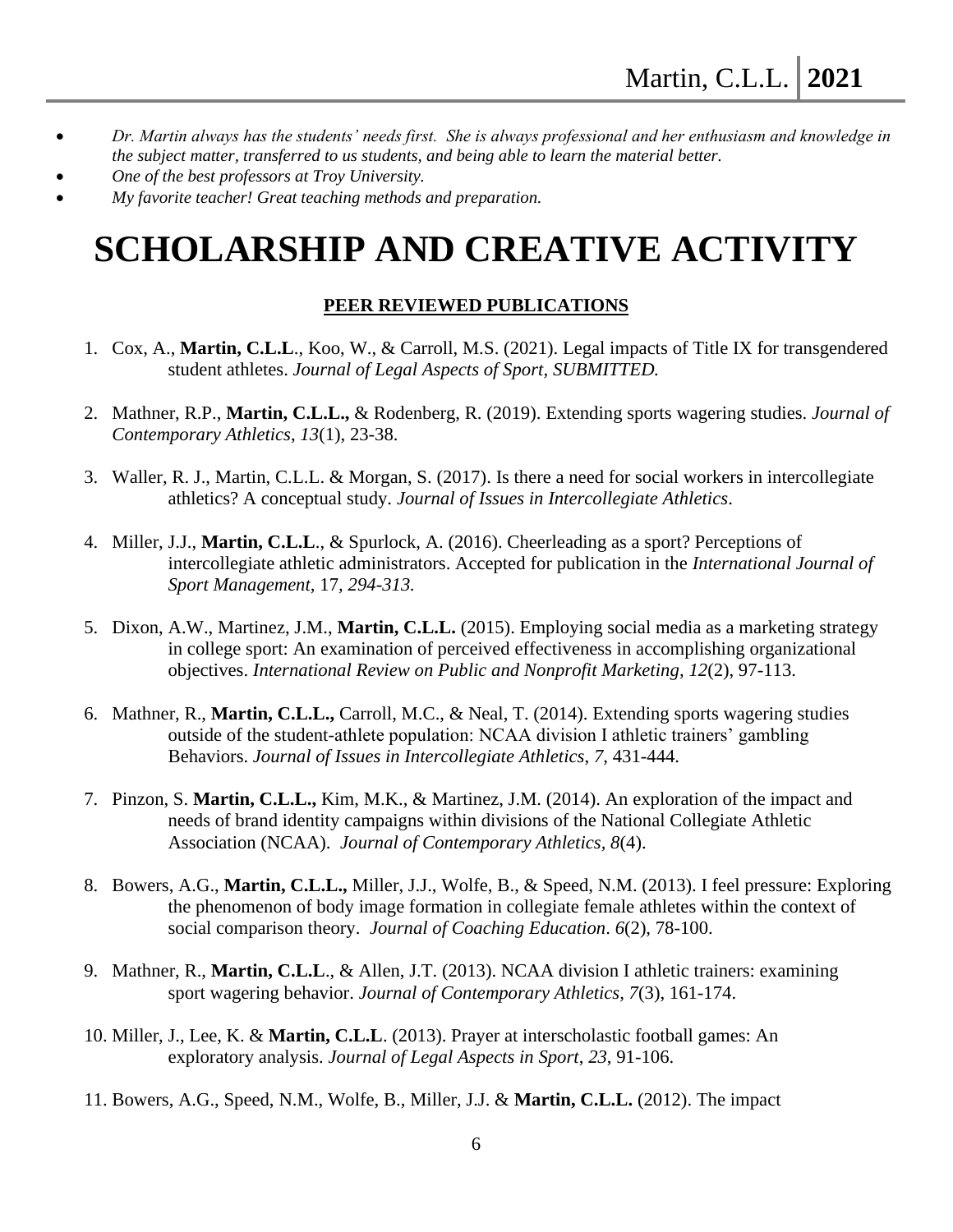of print media on the thin ideal of collegiate female athletes. *Journal of Contemporary Athletics, 7*(4).

- 12. Sluder, J.B., Benson, A.A., **Martin, C.L.L**., & Freeland, R. C. (2012). A southeast United States exploration of social media usage by school administrators in screening prospective and current teachers. *Journal of Technology Integration in the Classroom*, *Winter Issue, 4*(2).
- 13. **Martin**, **C.L.L**. Title IX: implications for women in sport and education. (2012). *Sport Management Education Journal, 6(*1), 69-70.
- 14. Mathner, R.P. & **Martin, C.L.L**. Sport Management Graduate and Undergraduate Students' Perceptions of Career Choices in Sport Management. (2012). *Sport Management Education Journal, 6*(1), 21-31.
- 15. **Martin, C.L.L.,** Speed, N.M., & Gould, T. (2012). Physical education content knowledge and physical activity behaviors: Examining a link between knowledge, activity and behaviors of Mississippi high school students. *MAHPERD Journal, 1*(1), 10-17.
- 16. Hall, S.A., Bowers, A.G., & **Martin, C.L.L**. (2011). An exploratory study of job satisfaction levels of athletic marketing directors at national collegiate athletic association (NCAA) division I-A institutions. *International Journal of Sport Management, Recreation and Tourism, 6*(1), 1-17.
- 17. **Martin, C.L.L**., Miller, L., Elsisi, R., Bowers, A., & Hall, S. (2011). An analysis of collegiate athletic marketing strategies and evaluation processes. *Journal of Issues in Intercollegiate Athletics, 4*(1), 42-54.
- 18. Mathner, R.P., **Martin, C.L.L**., & Tatum, S. (2010). The Effects of a sportsmanship education program on the behavior of college intramural sports participants. *Recreational Sports Journal, 34*(2), 119-128.
- 19. Miller, L.L., **Martin, C.L.L**., & Martin, T.D. (April/May 2009). "The Activity Pyramid." *Healthy Childcare, 12*(3), 14-15.
- 20. **Martin, C.L.L**. & Martin, T.D.(February/March 2009). "Flexibility Exercise and the Childcare Provider." *Healthy Childcare, 12*(2), 14-15.

### **INVITED, EDITOR REVIEWED PUBLICATIONS**

- 21. **Martin, C.L.L**. & Cockrell, R. Athletes as sponsors: the good, the bad, and the ugly. Swyane, L.E. & Dodds, M. (2011). *Encyclopedia of Sports Management and Marketing*. Thousand Oaks, CA: SAGE Publications, Inc.
- *22.* **Martin, C.L.L**. Brand awareness. Swyane, L.E. & Dodds, M. (2011). *Encyclopedia of Sports Management and Marketing*. Thousand Oaks, CA: SAGE Publications, Inc.
- *23.* **Martin, C.L.L**. Cheerleaders. Swyane, L.E. & Dodds, M. (2011). *Encyclopedia of Sports*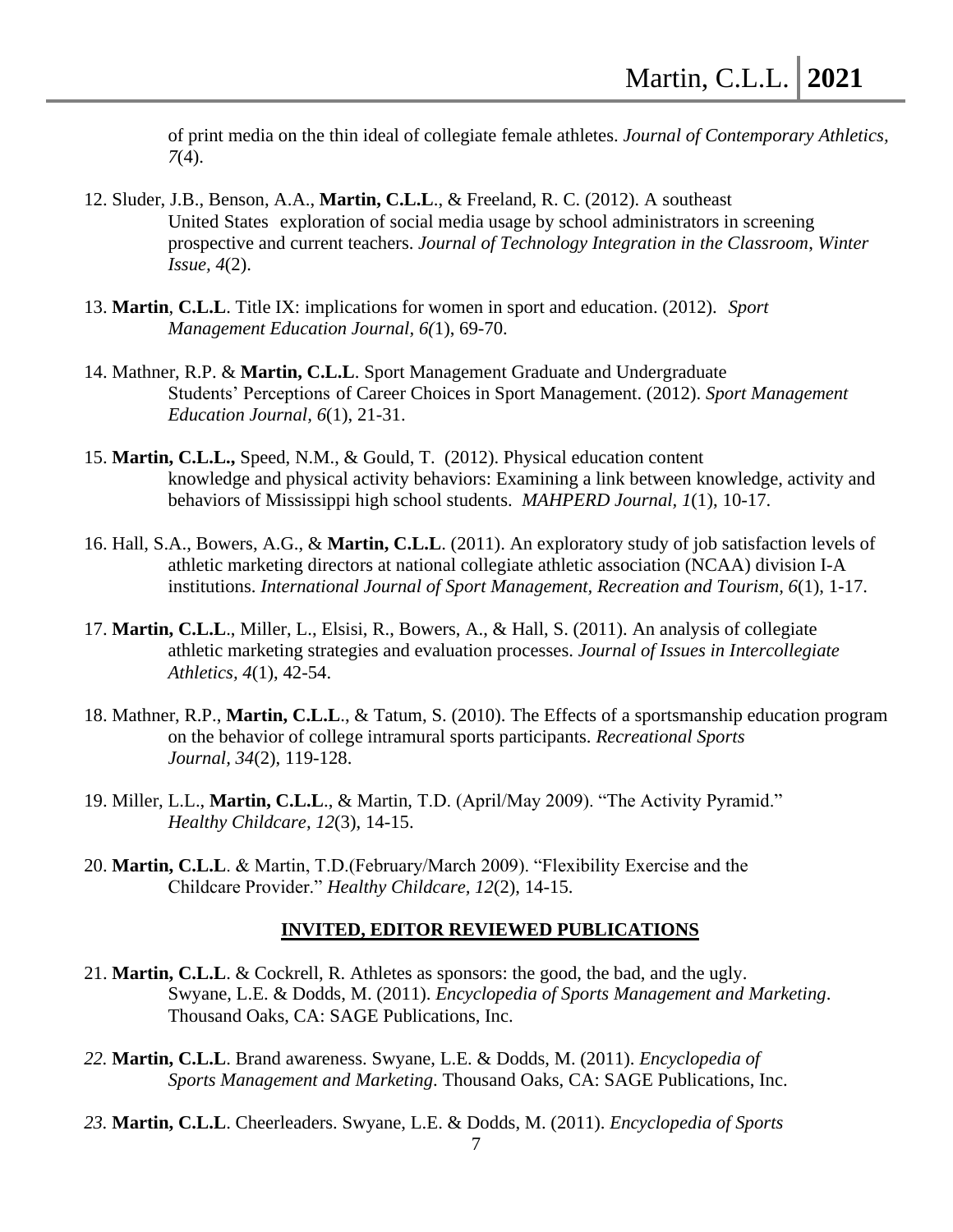*Management and Marketing*. Thousand Oaks, CA: SAGE Publications, Inc.

### 24. **Martin, C.L.L**. Image versus positioning. Swyane, L.E. & Dodds, M. (2011).

25. *Encyclopedia of Sports Management and Marketing*. Thousand Oaks, CA: SAGE Publications, Inc. **DOCTORAL DISSERTATION COMMITTEES**

- 1. Shoffner, S. (Committee Member), Fall 2017, EFFECTS OF IMAGE FIT ON CSR AUTHENTICITY AND CONSUMERS' COGNITIVE, AFFECTIVE AND BEHAVIORAL OUTCOMES.
- 2. Vogt, S. (Committee Member), Fall 2018, MAJORING IN ELIGIBILITY? DEVELOPMENT OF THE STUDENT-ATHLETE CHOICE OF MAJOR SCALE
- 3. Donahue, P. (Committee Member), Fall 2018, CAREER TRANSITION EXPERIENCES OF FORMER NFL ATHLETES: THE INSTITUTIONAL INFLUENCE OF THE NATIONAL FOOTBALL LEAGUE
- 4. Tatum, S. (Chair), Fall 2018, INVESTIGATING THE EFFECTS OF SELF-DETERMINATION THEORY ON MOTIVATIONAL FACTORS FOR FEMALE COLLEGE STUDENTS' PARTICIPATION IN CAMPUS RECREATION ACTIVITIES
- 5. Price, B. (Committee Member), Summer 2020, INTERSCHOLASTIC ADMINISTRATORS' PERCEPTIONS OF SOCIAL MEDIA POLICIES FOR STUDENT ATHLETES.
- 6. Cox, A. (Chair), Fall 2020, IDENTITIES OF NCAA ATHLETIC DIRECTORS AND IMPACTS TO TRANSGENDER INCLUSION POLICIES FOR STUDENT ATHLETES
- 7. Nixon, W. (Committee Member), Fall 2020, THE DIFFERENCE IN COLLEGE CHOICE FACTORS BETWEEN PARENTS AND STUDENT-ATHLETES, AND THE EFFECTS OF PERSONAL FIT ON SCHOOL SELECTION
- 8. Vosen, Z. (Chair), Spring 2021, INTERCOLLEGIATE ATHLETIC ADMINISTRATORS' PERCEPTIONS OF CONSUMER-BASED BRAND EQUITY AND ALCOHOL SALES DECISIONS
- 9. Mayo, Z. (Chair), Spring 2021, EXAMINING STUDENT-ATHLETE COLLEGE CHOICE FACTORS: AN EXPLORATION OF FAMILY STRUCTURE DIFFERENCES
- 10. Chambers, M.B. (Committee Member), Spring 2021, ORGANIZATIONAL CAPACITY DOMAINS OF UNITED STATES OLYMPIC AND PARALYMPIC NATIONAL GOVERNING BODIES IN THE UNITED STATES: AN INTEGRATED REVIEW AND FRAMEWORK
- 11. Kozubal, J. (Committee Member), Spring 2021, CRYING FOUL: AN EXAMINATION OF ORGANIZATIONAL SAFETY CONSTRAINTS AS A BARRIER TO ATTENDANCE.
- 12. Curto, J. (Chair), Spring 2021, ARE DIVISION I COLLEGE FOOTBALL STADIUMS PREPARED FOR AN ACTIVE SHOOTER INCIDENT? A THEMATIC ANALYSIS OF PREPAREDNESS
- 13. Park, K. (Committee Member), Proposal Complete
- 14. Kramer, E. (Committee Member), Proposal Complete
- 15. Itri, R. (Committee Member), Proposal Complete
- 16. Wheelan, C. (Chair), Comprehensive Exams Complete
- 17. McCown, N. (Committee Member), Comprehensive Exams Complete
- 18. Brundidge, L. (Committee Member), Comprehensive Exams Complete
- 19. Ellis, S. (Chair), Comprehensive Exams Complete
- 20. Fletcher, W. (Committee Member), Comprehensive Exams Complete
- 21. Spindler, K. (Chair), Comprehensive Exams Complete
- 22. Davis, B. (Committee Member), Comprehensive Exams in Progress
- 23. Harris, A. (Committee Member), Comprehensive Exams in Progress
- 24. Holmes, T. (Committee Member), Comprehensive Exams Complete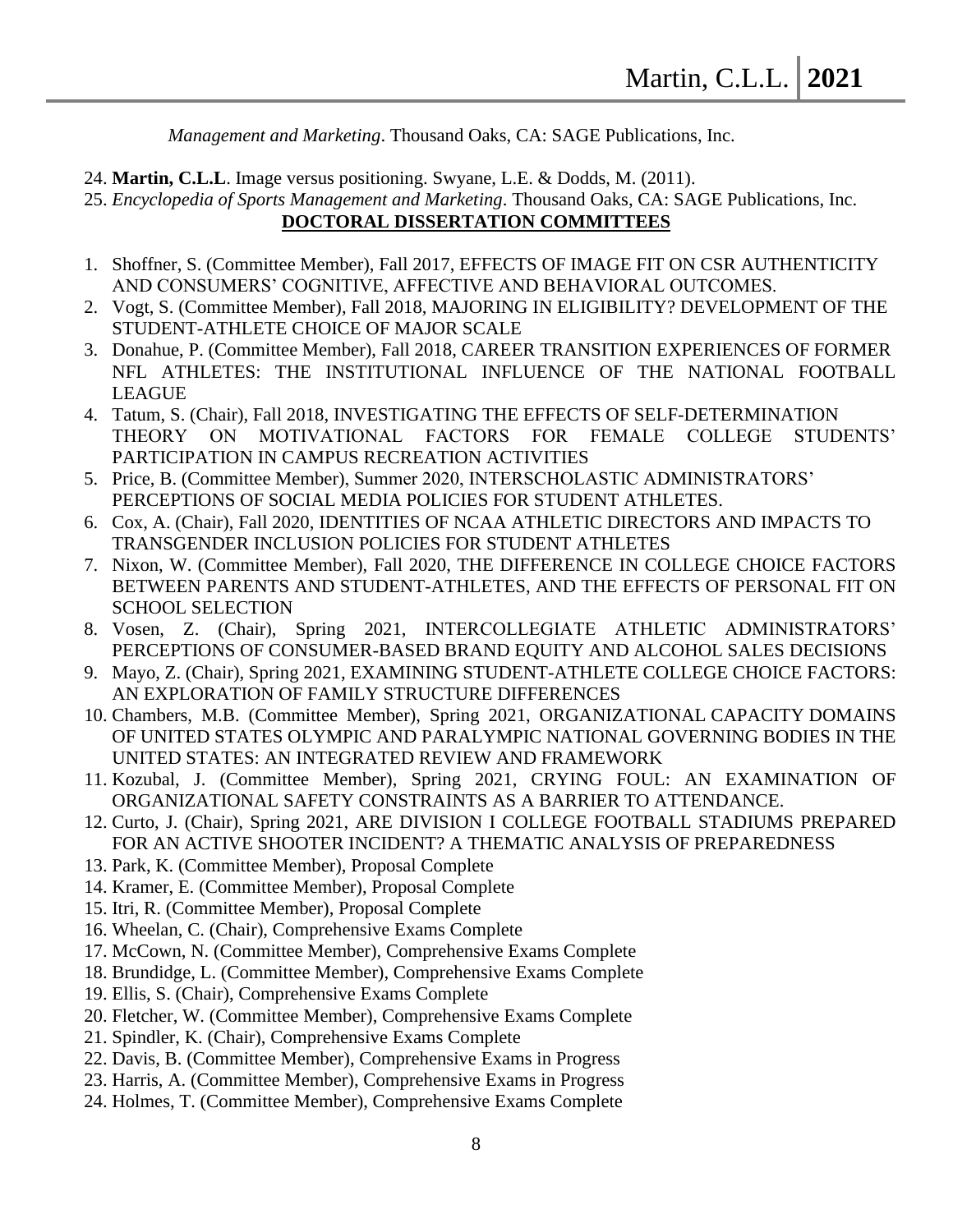25. Noe, L. (Chair) 26. Conkle, K (Chair)

### **GRANTS**

- Martin, T. & **Martin, C.L.L.** (2020). CHHS Baseball & Softball Renovations. Major League Baseball (MLB)- MLB Players' Association, \$1,022,996. Status: In Review
- Vardaman, S. & **Martin, C.L.L.** (2016). USA Football AED Grant Application. USA Football, \$500-\$2,500. Status: Not funded
- Vardaman, S. & **Martin, C.L.L.** (2016). Goshen High School Equipment Grant. USA Football, \$500-\$2,500. Status: Not funded
- **Martin, C.L.L.,** Madison, L.A. & Smith, D. (2016). Batting Cage Renovation Grant. Baseball Tomorrow Fund, \$40,000. Status: Funded
- **Martin, C.L.L.** (2013**).** A National Study on Sports Wagering Behaviors Among NCAA Athletics Department Staff members. Presentation at the North American Society for Sport Management, Seattle, WA. Status: \$250
- **Martin, C.L.L.** (2011). Game Attendance Factors at a Division I University. Presentation at the Sport Marketing Association Conference, Houston, TX. Funded through the Troy University Faculty Development Committee, \$750 Status: Funded
- **Martin, C.L. L.** (2010). Media Bias in Sports Journalism. Presentation at the 12<sup>th</sup> Annual Florida State University Sport Management Conference, Tallahassee, FL. Funded through the Troy University Faculty Development Committee, \$250 Status: Funded
- **Martin, C.L. L.** (2010). Case Analysis of Game Attendance Factors at a Rurally Located Division I University. Presentation at the Sport Marketing Association Conference, New Orleans, La. Funded through the Troy University Faculty Development Committee, \$750 Status: Funded
- Mathner, R. & **Martin, C.L.L.** (2010). Troy University Faculty Development Grant: Paper Presentation, \$375 Status: Funded
- **Martin, C.L.L.** (2009). General Mills Champions for Healthy Kids: PROJECT ENERGY, \$10,000 Status: Not funded
- Rosser, S., McDaniel, L., Speed, N., Krebs, G., & **Martin, C.L.L.** (2008-2009). Lamar County COPS Grant, \$5,000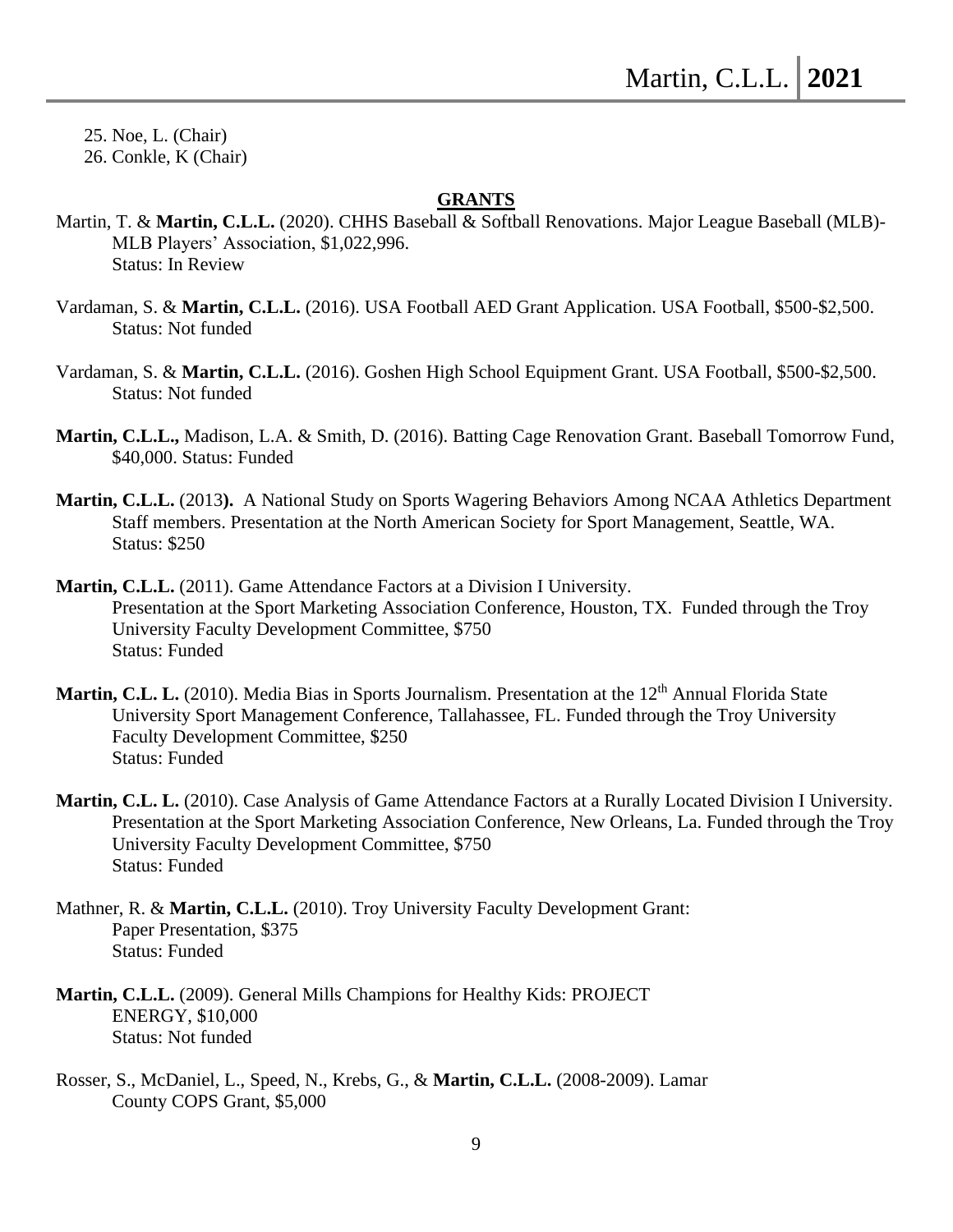Responsibilities: Responsible for statistical analysis and reports

- Speed, N., **Martin, C.L.L**, & Krebs, G. (2008) Carol M. White PEP Grant, \$300,000 Status: Not funded
- **Martin, C.L.L.** (2007). The University of Southern Mississippi Doctoral Dissertation Grant, \$500 Status: Funded
- McDaniel, L., Speed, N., Krebs, G., & **Martin, C.L.L.** (2007-2008). Carol M. White PEP Grant, \$21,999 Responsibilities: Responsible for statistical analysis and reports

McDaniel, L., Speed, N., Krebs, G., & **Martin, C.L.L.** (2007-2009) Project CARE, \$55,000 Responsibilities: Responsible for statistical analysis and reports

Speed, N. & **Martin, C.L.L.** (2007) Dubard School for Language Disorders, Motor Skill Development Venture Grant, \$5,000 Responsibilities: Responsible for statistical analysis

### **PUBLISHED PROCEEDINGS**

### **International & National Peer Reviewed**

- Mathner, R.P., **Martin, C.L.L.** & Allen, J. (2012). A National Study on Sports Wagering Behaviors Among NCAA Athletics Department Staff members. *North American Society for Sport Management*, Seattle, WA. Published at: [http://www.nassm.com/files/conf\\_abstracts/2012-172.pdf](http://www.nassm.com/files/conf_abstracts/2012-172.pdf)
- Alderman, H., Abney, R., Schwarz, E., **Martin, C.L.L.,** Martin, V., & Stoldt, G.C. (2012). Preparing a Self-Study for COSMA Accreditation: Focus on Content and Format. *North American Society for Sport Management,* Seattle, WA. Published at: [http://www.nassm.com/files/conf\\_abstracts/2012-221.pdf](http://www.nassm.com/files/conf_abstracts/2012-221.pdf)
- Mathner, R.P. & **Martin, C.L.L.** (2010). A Thirteen-Year Comparison of Sport Management Graduate and Undergraduate Students. *North American Society for Sport Management,*  Tampa, FL. Published at: [http://www.nassm.com/files/conf\\_abstracts/2010-021.pdf](http://www.nassm.com/files/conf_abstracts/2010-021.pdf)
- **Martin, C.L.L**, Gibson, A.K., Mathner, R.P., Miller, L.L., Green, F.E. (2009). An Exploratory Analysis on the Need for Standardized Exit Exams for Sport Management Undergraduate Students. *North American Society for Sport Management*, Columbia, SC. Published at: [http://www.nassm.com/files/conf\\_abstracts/2009-216.pdf](http://www.nassm.com/files/conf_abstracts/2009-216.pdf)

### **PROFESSIONAL PRESENTATIONS**

### **International & National Peer Reviewed**

Ellis, S. & Martin, C.L.L. (2018). Creating a Culture of Caring: Are Intercollegiate Athletics Departments Encouraging Anonymous HIV Testing for Student-Athletes? *NASSS*, Vancouver, BC, Canada.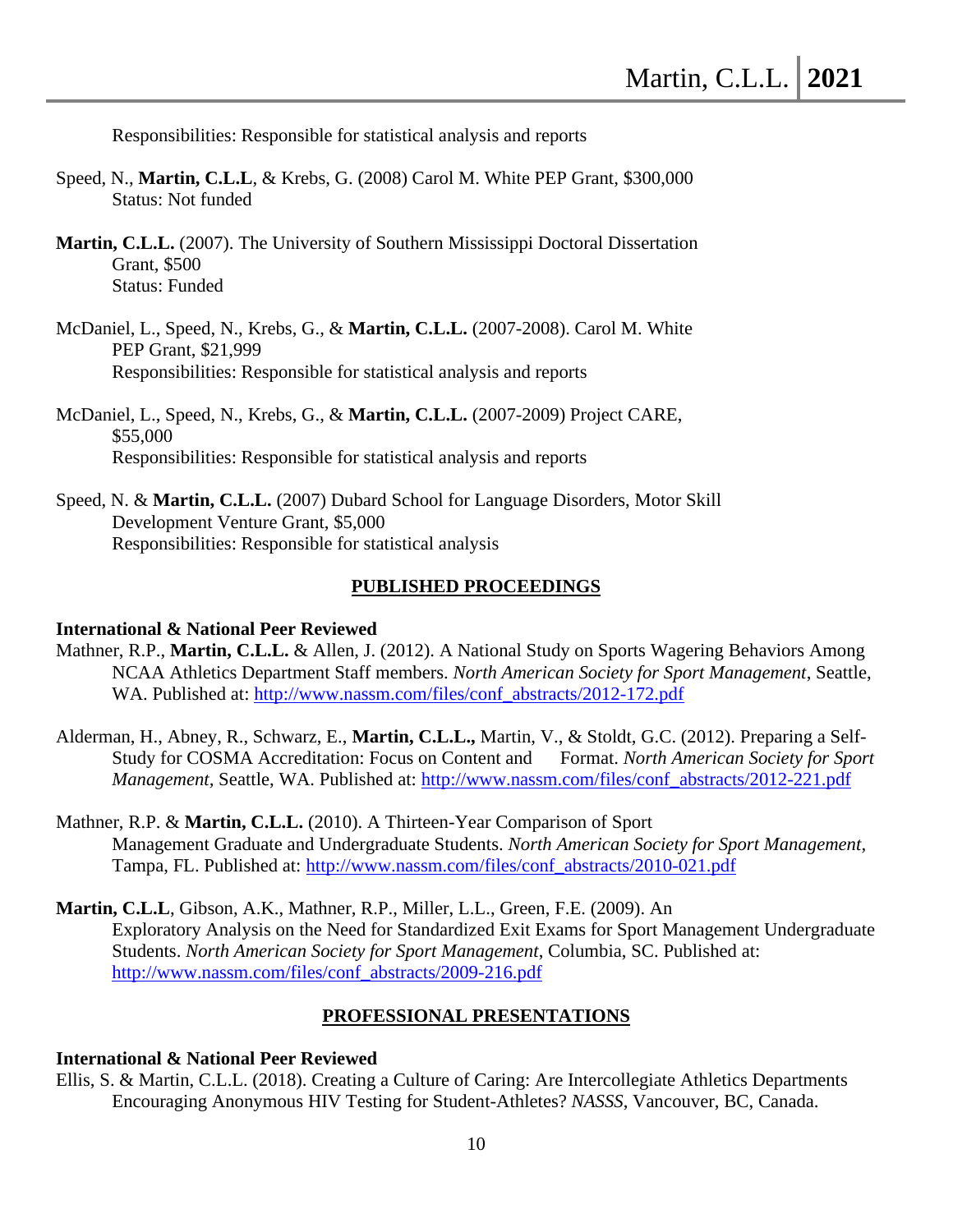- Wilson-Madison, L., **Martin, C.L.L**. & Miller, J. (2017). An overview of doctoral hospitality management programs: A look at growth, faculty & development. *SECSA*, Miami, FL.
- Morgan, S., Miller, J., **Martin, C.L.L**. & Waller, R.J. (2017). Factors that influence eating attitudes of selected division 1 female student athletes. *Applied Sport Management Conference*, Baton Rouge, LA.
- Vansickle, J. & **Martin, C.L.L.** (2016). Keeping it simple! Best practices in student learning outcomes development and assessment. *Commission on Sport Management Accreditation*, Tampa, FL.
- Mathner, R.P., **Martin, C.L.L**., Carroll, M.S. & Neal, T. (2015). Extending sports wagering studies outside of the student-athlete population: NCAA division I/II/III athletic trainers' gambling behaviors. *National Athletic Trainers' Association 66th Clinical Symposia & AT Expo*, St. Louis, MO.
- Miller, J., **Martin, C.L.L**. & Waller, J. (2015) A content analysis of child and spousal abuse U.S. and Canadian laws: Can they deter the professional athlete? Presented at the *2015 North American Society for Sport Management*, Ottawa, Ontario.
- Miller, J., **Martin, C.L.L**. (2015). But my daddy did it to me!: Analyzing the Adrian Peterson incident and state child abuse laws. Presented at the 2015 *Sport and Recreational Law Association*, Charlotte, NC.
- Mathner, R.P., **Martin, C.L.L.** & Weber, B. (2014). Effective Risk Management Techniques to Address Gambling and Sports Wagering Behavior by NCAA Student-Athletes and Staff. Presented at the 2014 *Sport and Recreational Law Association,* Orlando, FL.
- Dixon, A., Barrett, M., Martinez, J.M., & **Martin, C.L.L**. (2013). Social Media Marketing in Intercollegiate Athletics: Usage and Effectiveness. Presented at the *Sport Marketing Association Conference*, Albuquerque, NM.
- Miller, L.L., Wood, B.D., **Martin, C.L.L.** (2013). To Sell or Not to Sell: A Framework for Understanding the Influencing Factors on Sport Management Students' Intentions to Pursue a Job in Ticket Sales. Presented at the *Sport Marketing Association Conference*, Albuquerque, NM.
- Mathner, R.P. & **Martin, C.L.L**. (2012). A National Study on Sports Wagering Behavior Among NCAA Athletics Department Staff Members. Presented at the *2012 North American Society of Sport Management*, Seattle, WA.
- Alderman, H., Abney, R., Schwarz, E., **Martin, C.L.L.**, Martin, V., & Stoldt, C. (2012). Preparing a Self-Study for COSMA Accreditation: Focus on Content and Format. Presented at the *2012 North American Society of Sport Management*, Seattle, WA.
- Allen, J., Mathner, R. & **Martin, C.L.L**. (2012) NCAA Division I Athletic Trainers: Examining Sport Wagering Behavior, Presented at the *5 th Annual Collegiate Sport Research Institute*, Chapel Hill, NC.
- **Martin, C.L.L**., Kim, M.K., & Elsisi, R. (2011). Market Segmentation of Division I School Fans through Socio-Demographics and Consumption Level. Presented at the *Sport Entertainment Venues Tomorrow*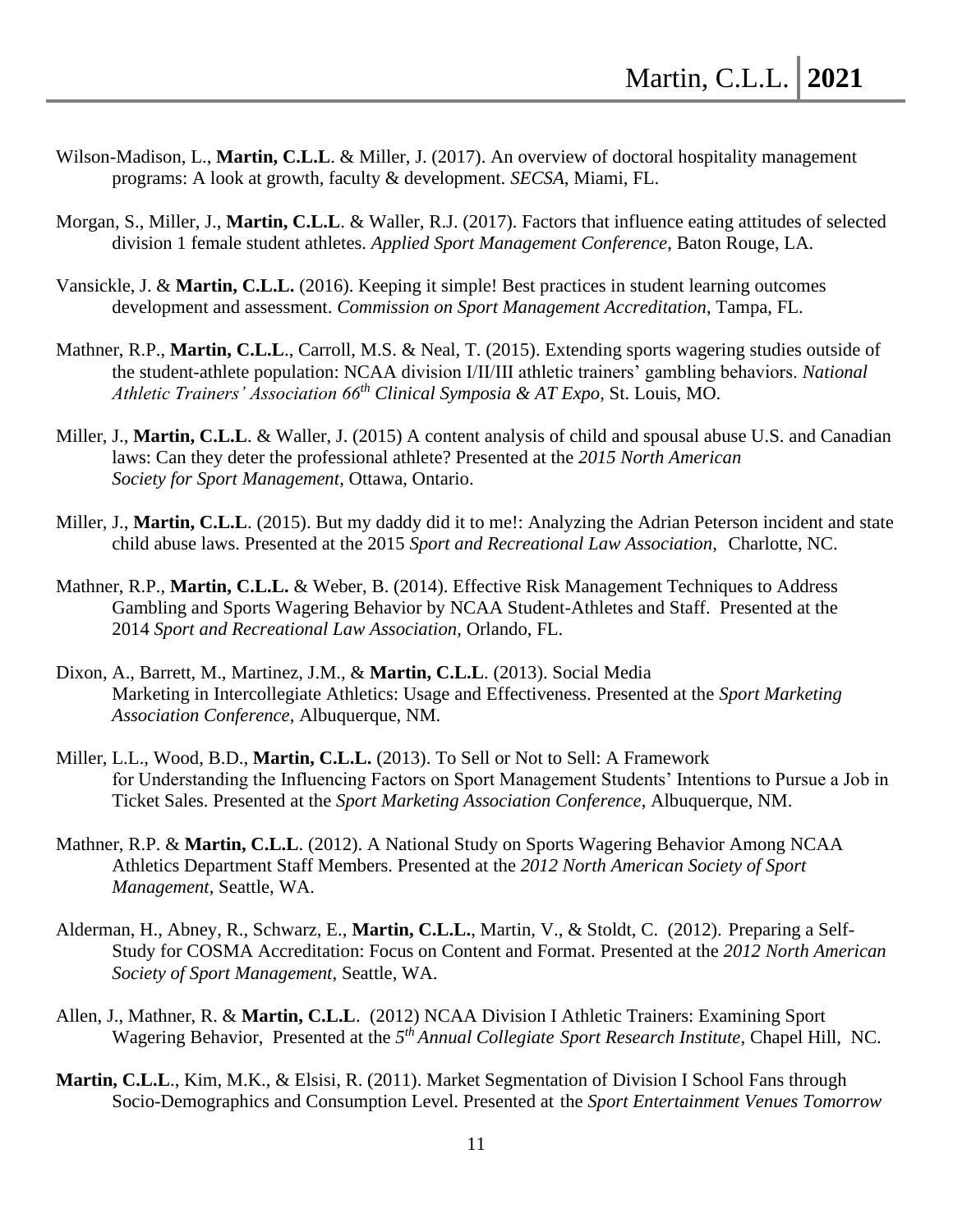*Conference*, Columbia, SC.

- **Martin, C.L.L**., Kim, M.K., Elsisi, R., & Miller, L. (2011). Game Attendance Factors at a Division I University. Presented at the *Sport Marketing Association Conference*, Houston, TX.
- Mathner, R., & **Martin, C.L.L**. (2011). Examining the Prevalence and Scope of Sports Wagering Behaviors by Division I Collegiate Athletic Trainers. Presented at the *24th Annual Conference on Sport, Physical Activity, Recreation and Law*, Savannah, GA.
- **Martin, C.L.L**., Miller, L., Elsisi, R., Green, F. (2010). Case Analysis of Game Attendance Factors for a Rurally Located Division I University. Presented at the *Sport Marketing Association Conference*, New Orleans, LA.
- Elsisi, R., Green, F., **Martin, C.L.L**., & Miller, L. (2010). Understanding Attendance Similarities and Differences of the Baseball Consumer: A Comparison of Minor League and Collegiate Baseball Attendees. Presented at the *Sport Entertainment Venues Tomorrow Conference*, Columbia, SC.
- Mathner, R.P. & **Martin, C.L.L**. (2010). A Thirteen-Year Comparison of Sport Management Graduate and Undergraduate Students. *North American Society for Sport Management,* Tampa, FL.
- **Martin, C.L.L**, Gibson, A.K., Mathner, R.P., Miller, L.L., Green, F.E. (2009). An Exploratory Analysis on the Need for Standardized Exit Exams for Sport Management Undergraduate Students. *North American Society for Sport Management*, Columbia, SC.
- **Martin, C.L.L.**, Miller, L., & Hall, S. (2007). An Examination of Division I Collegiate Athletic Marketing Directors' Awareness of Employed and Prospective Marketing Strategies. *Sport Marketing Association Conference*, Pittsburgh, PA.
- Hall, S., Gibson, A., & **Martin, C.L.L.** (2007). Job Satisfaction of NCAA Division I Athletic Marketing Directors. *Sport Marketing Association Conference*, Pittsburgh, PA.
- **Martin, C.L.L.**, Gibson, A.K., & Duplantis, P. (2005). A Comparative Analysis of Gender Differences on Viewing Behaviors of Sports Media. *3 rd Annual Conference on Girls' and Women's Physical Activity and Sport*, Louisiana State University, Shreveport, LA.
- Furko, L., Glover, M., & **Martin, C.L.L.** (2004). What's In It for Me?: Student Perceptions Regarding Majors' Clubs. *Sport Marketing Association Conference*, Memphis, TN.

### **International & National Invited**

- **Martin, C.L.L.,** Mathner, R.P. & Dixon, A.W. (2018). Alumni tracking: Innovations and improvements. Presentation to the *Commission on Sport Management Accreditation*. Invited National Webinar.
- Andrew, D.P.S., Miller, J. Martin, C.L.L. (2013). The Trials and Tribulations of Online Doctoral Education in Sport Management. Presented at the *2013 American Alliance for Health, Physical Education, Recreation and Dance (AAHPERD),* Charlotte, NC.

Mathner, R., **Martin, C.L.L.** & Allen, J. (2011). Sports Wagering by NCAA Athletics Department Staff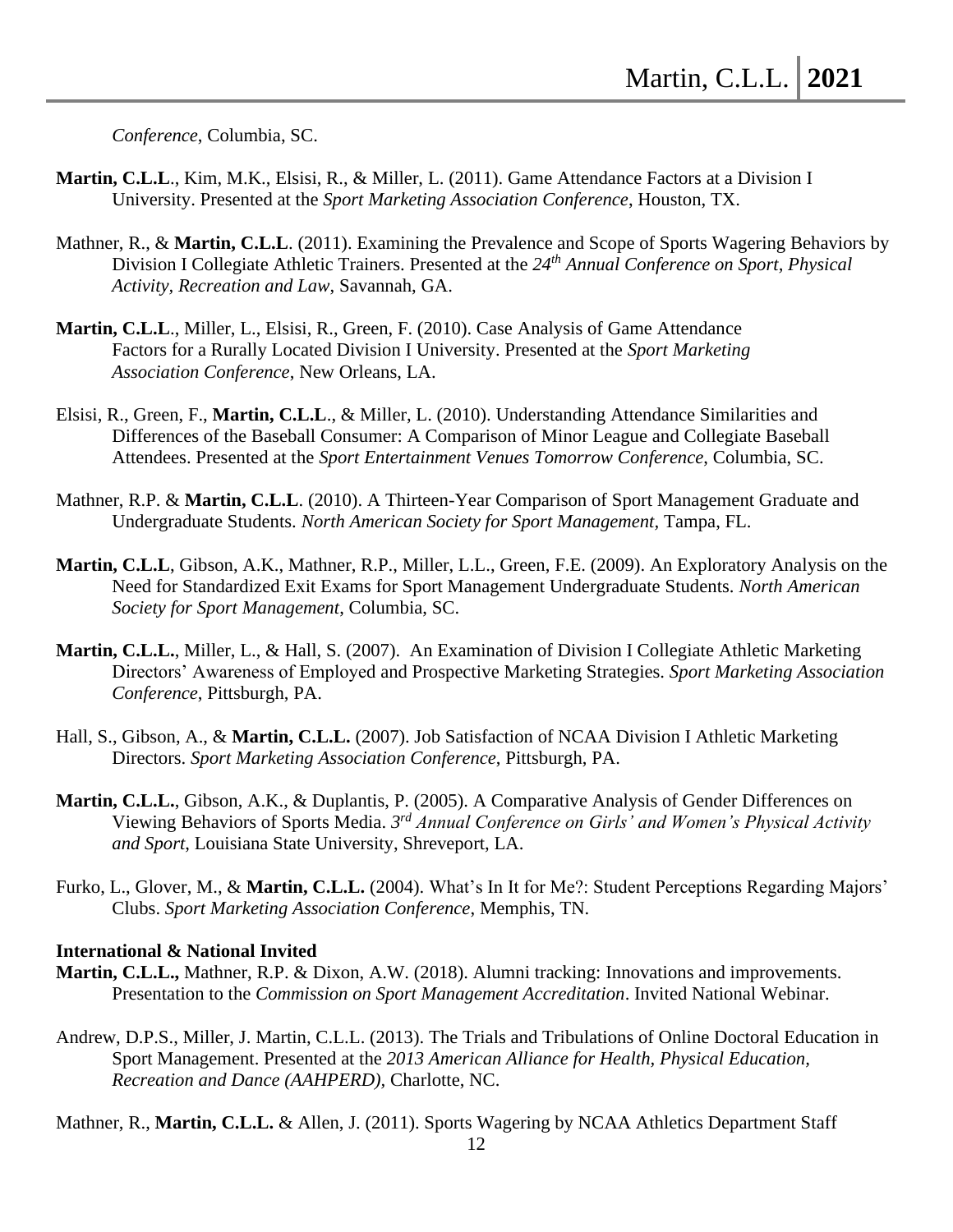Members: Are we keeping our eyes on the right ball? *National Association for Athletics Compliance*, Orlando, FL.

**Martin, C.L.L.** (2011). Commission on Sport Management Accreditation (COSMA) Training: Outcomes Assessment Piece for Troy University. *North American Society for Sport Management*, London, Ontario, Canada.

### **State & Local**

- Mathner, R.P. & Martin, C.L.L. (2017). Examining the prevalence and scope of sports wagering by high school student-athletes. Invited State Presentation to *Alabama Independent School Association Professional Development Day*. Montgomery, Al.
- Miller, J.J., **Martin, C.L.L**., Lee, K., & Gillentine, A. (2013). The Effects of Interscholastic Athletic Directors' Religious Values and Practices of Pre-Game Prayer. Presented at the *Southern Sport Management Conference*, Troy, AL.
- **Martin, C.L.L**. (DEC, 2012). CHHS Assessment Efforts. Presented at the Troy University Institutional Effectiveness Committee meeting, Troy, AL.
- Bowers, A., Wolfe, B., Speed, N.M., **Martin, C.L.L**., & Miller, J. (2012). Feel Pressure: A Qualitative Examination of the Influences of the Female Athlete's Body Image. Presented at the Southern Sport Management Conference, Troy, AL.
- Bailey, W., **Martin, C.L.L**., Warren, I. (2012). Retention: YOU are the Key: Instructor Strategies for Retaining Students. Presented at the 2012 Troy University eColloquium hosted by Troy University.
- Bailey, W., **Martin, C.L.L**., Warren, I. (2012). Assessment 101. Presented at the 2012 Blackboard Symposium hosted by Troy University.
- Bryan, T., Martin, C.L.L., Martinez, J.M. (2010). Media Bias in Sports Journalism. Presented at the 12<sup>th</sup> Annual Florida State University Sport Management Conference, Tallahassee, FL.
- Mathner, R.P, **Martin, C.L.L**., Tatum, S., Chouti, D. (2010). The Effects of a Sportsmanship Education Program on the Behavior of College Intramural Participants. *Alabama Parks and Recreation,* Alabama.
- **Martin, C.L.L**., Speed, N.M., Krebs, G., Gould, T., & Blom, L. (2009) Physical Education Content Knowledge and Physical Activity Behaviors of Mississippi High School Students. *Mississippi Alliance for Health Physical Education Recreation and Dance*, Biloxi, MS.
- Speed, N., Krebs, G., **Martin, C.L.L**., & McDaniel, L. (2008) Examining the Impacts of a Random Drug-Testing Program in South Mississippi. *Graduate Symposium*, The University of Southern Mississippi
- **Martin, C.L.L.** (2007) Physical Education Content Knowledge and Physical Activity Behaviors of Mississippi High School Students: Results of a Dissertation Pilot Study. *College of Health*, The University of Southern Mississippi.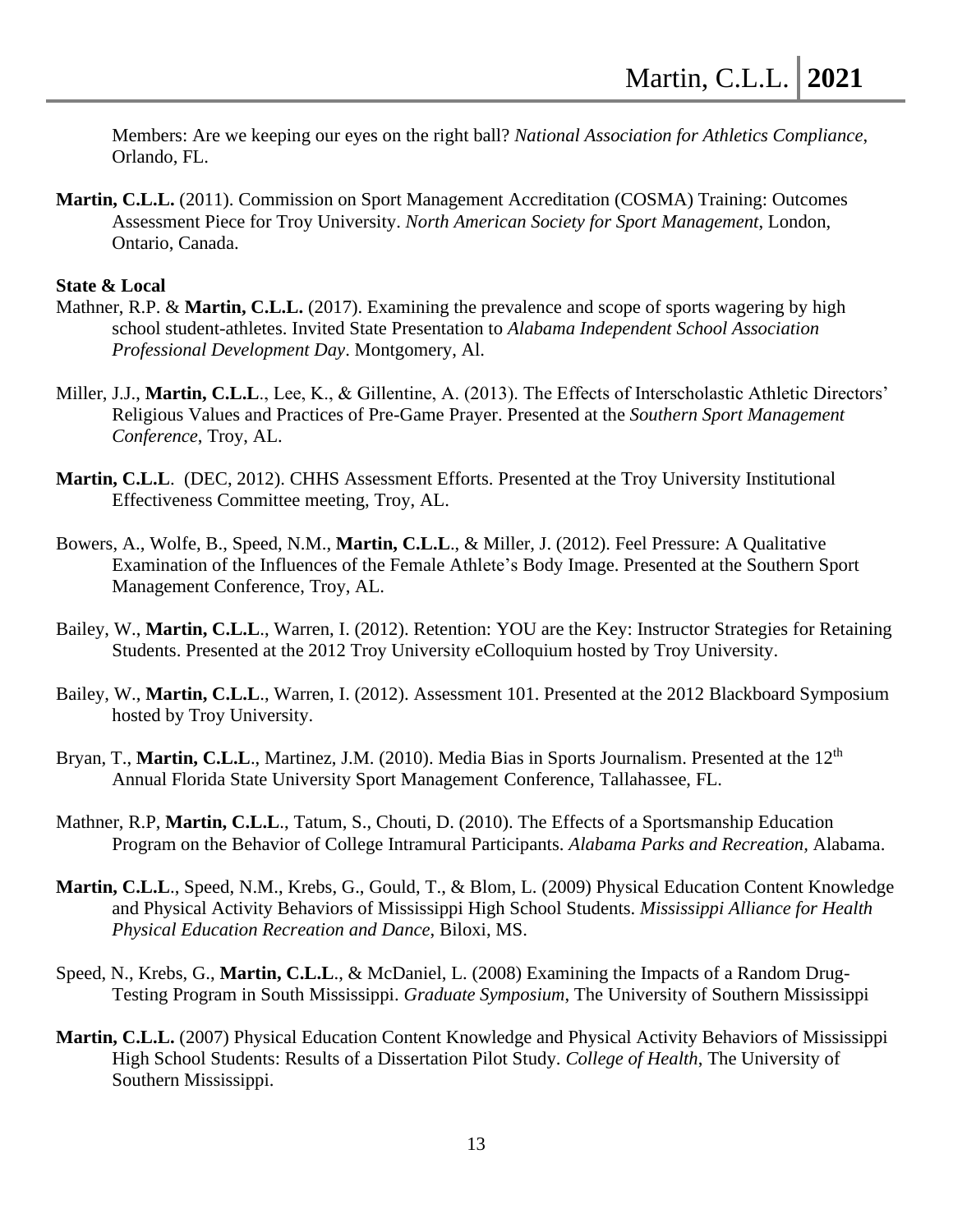### **State & Local Invited**

**Martin, C.L.L.** & Martin, T.D. (2010). Flexibility Exercise and the Childcare Provider. *Sensational Saturday Child Care Conference,* Montgomery, AL.

### **Other Scholarly Contributions** *Recognized Projects*

Curran, K., McGowan, J., Hicks, M.T. & Pierce, L. (2013-2014). Effects of Coaching Style on Team Success. \*\*Recipient of the College of Health and Human Services Undergraduate Research Award

Pinzon, S., **Martin, C.L.L**., Kim, M. (2012-2013). An Exploration of the Impacts and Needs of Brand Identity Campaigns within Divisions of the National Collegiate Athletic Association (NCAA). Presented at the *Southern Sport Management Conference*, Troy, AL**.**  \*\*SSMA 2nd Place Winner for oral research presentation \*\*Recipient of the Inaugural College of Health and Human Services Graduate Research Award

Mathner, R.P., **Martin, C.L.L**., & Tatum, S. (2010). The Effects of a sportsmanship education program on the behavior of college intramural sports participants. *Recreational Sports Journal*. \*\*Nominated as a 2010 Article of High Distinction

### **STUDENT-ADVISED RESEARCH**

### **Graduate-Advised Presented and/or Published Projects**

- Miller, J., Lee, K. & **Martin, C.L.L**. (2013). Prayer at interscholastic football games: An exploratory analysis. Accepted for publication in the *Journal of Legal Aspects in Sport*, *23*, 91-106. Presented at the *Southern Sport Management Conference*, Troy, AL.
- Pinzon, S., **Martin, C.L.L.,** Kim, M. (2012-2013). An exploration of the impacts and needs of brand identity campaigns within divisions of the national collegiate athletic association (NCAA). Published in the *Journal of Contemporary Athletics 8*(4), XX. Presented at the *Southern Sport Management Conference*, Troy, AL.
- **Martin, C.L.L**. & Cockrell, R. Athletes as sponsors: the good, the bad, and the ugly. Swyane, L.E. & Dodds, M. (2011). *Encyclopedia of Sports Management and Marketing*. Thousand Oaks, CA: SAGE Publications, Inc.
- Mathner, R.P., **Martin, C.L.L**., & Tatum, S. (2010). The Effects of a sportsmanship education program on the behavior of college intramural sports participants. Published in the *Recreational Sports Journal, 34*(2), 119-128.
- Bryan, T., Martin, C.L.L., Martinez, J.M. (2010). Media bias in sports journalism. Presented at the 12<sup>th</sup> Annual Florida State University Sport Management Conference, Tallahassee, FL.
- **Martin, C.L.L.,** Miller, L., Elsisi, R., Green, F. (2010). Case analysis of game attendance factors for a rurally located division I university. Presented at the *Sport Marketing Association Conference*, New Orleans, LA.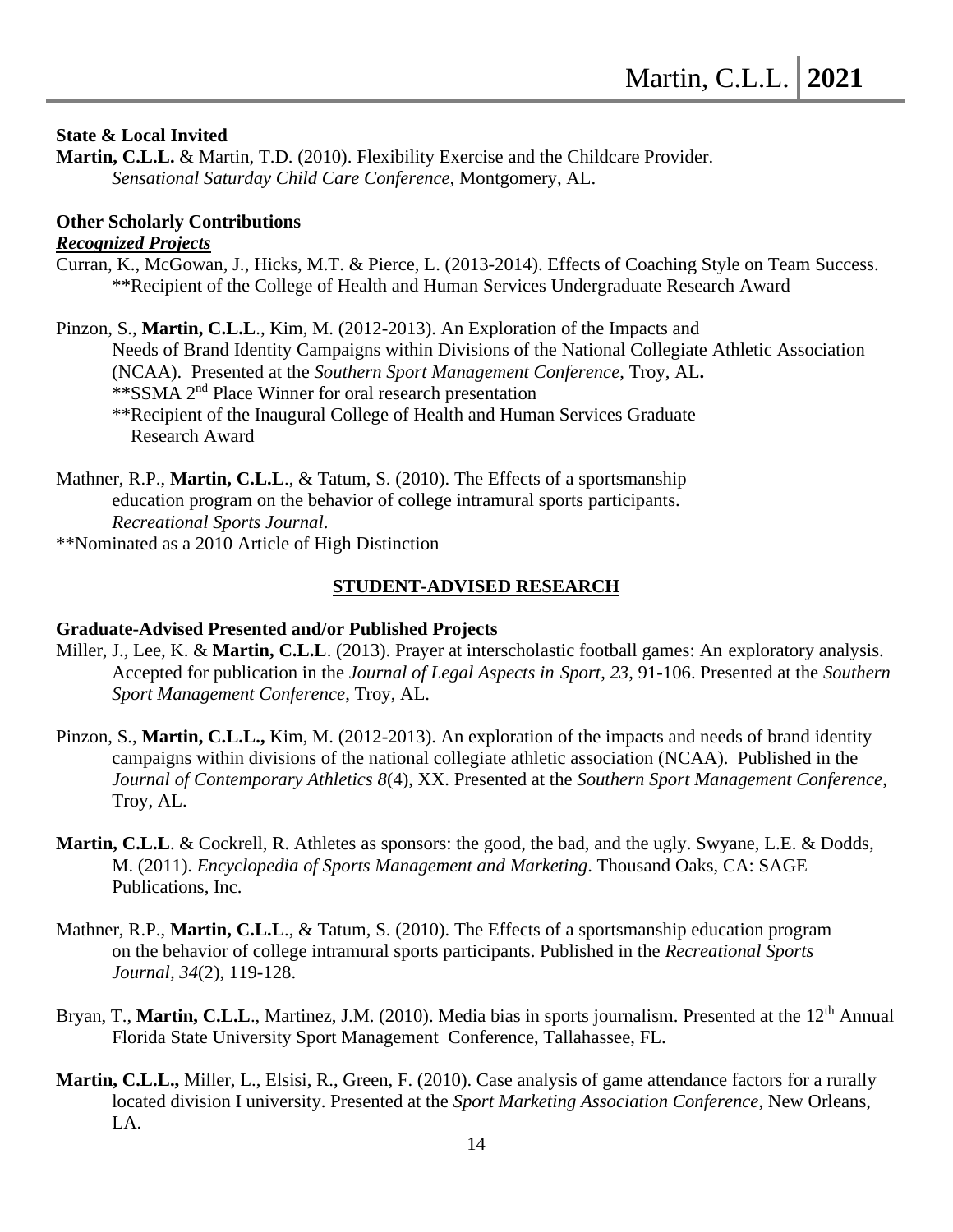Elsisi, R., Green, F., **Martin, C.L.L**., & Miller, L. (2010). Understanding attendance similarities and differences of the baseball consumer: A comparison of minor league and collegiate baseball attendees. Presented at the *Sport Entertainment Venues Tomorrow Conference*, Columbia, SC.

### **Graduate-Advised and Non-Presented Projects**

Caldwell, A. (2015-2016). An analysis of the prevalence and severity of all-star cheerleading injuries.

- Morgan, S. (2015-2016). Factors that influence eating attitudes and behaviors of division I female student athletes.
- Kamilov, T. (2015-2016). Exploration of intercollegiate athletes' attitudes toward homosexual men and women.
- Elizabeth Brown (2010-2011). An ethnographic look at the lives of college football players at a small Division-I Football Bowl Series university".
- Alewine, B. (2009-2010). The National Collegiate Athletic Association membership should strengthen existing academic eligibility standards for Division I student-athletes.
- Elliott, B. (2009-2010). Native American names and symbols in sports.
- Holloday, M. (2009-2010). Moneyball: Effects on ticket sales in the NHL.
- Lee, K. (2009-2010). Prayer at interscholastic athletic events in the Southeastern U.S.
- Matthews, S. (2009-2010). Perceived advantages and disadvantages of student-athletes and non studentathletes.
- Schuler, B. (2009-2010). Current hydration practices of athletic trainers.

Walker, B. (2009-2010). Motivational impacts of music on sports performances.

### **Undergraduate-Advised and Non-Presented Projects**

Curran, K., McGowan, J., Hicks, M.T. & Pierce, L. Effects of coaching style on team success.

- Blue, T., Foster, A. & Punzel, D. An analysis of average attendance rates in college sports after facility upgrades.
- Peinhardt, M., Brown, H., Strowd, J. & Turner, D. The effect of external factors on academic performance of college students: Athletes versus non-athletes.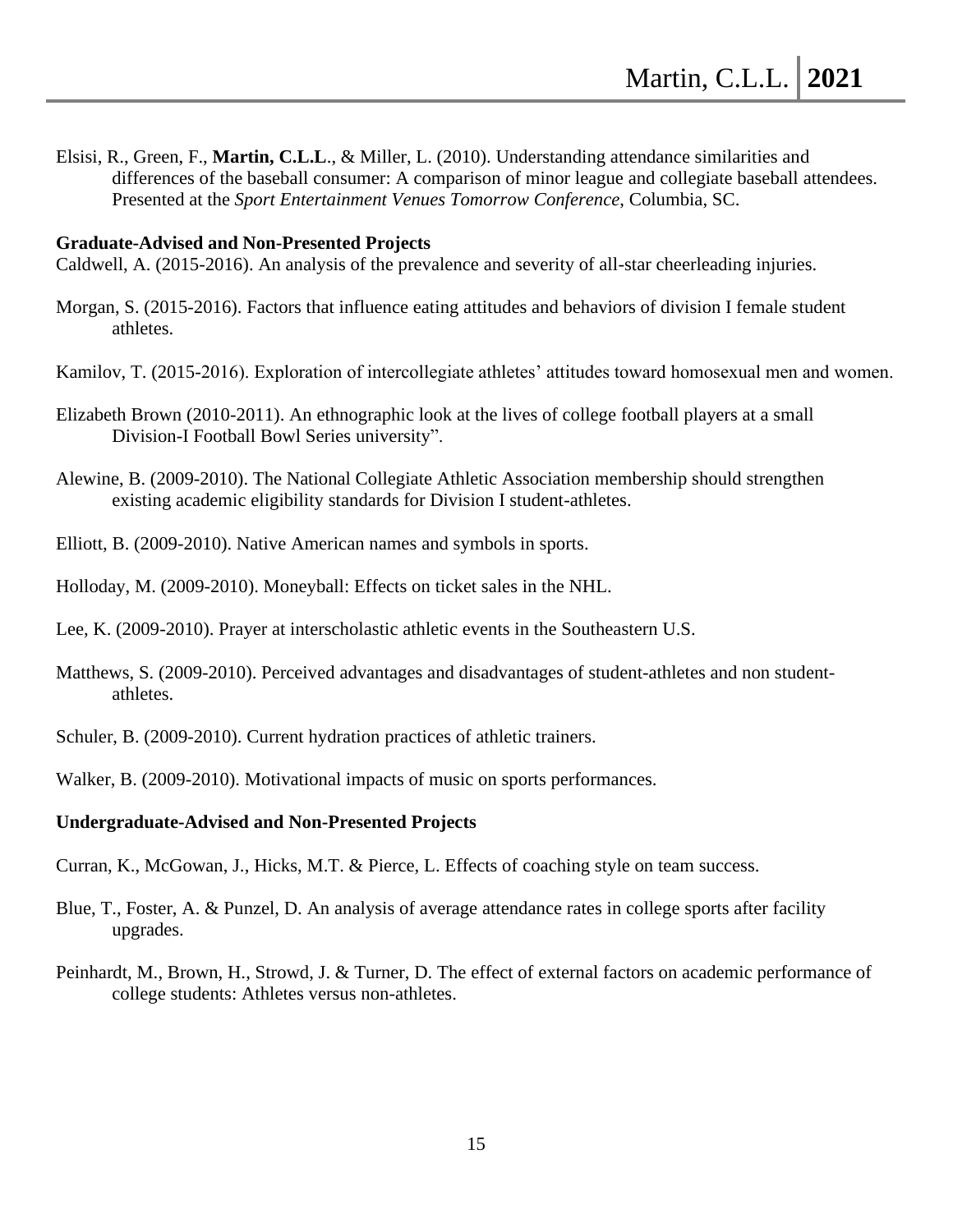# **SERVICE**

# **PROFESSIONAL/NATIONAL SERVICE**

| Organization                                                                                           | Title                                                                                   | Dates                      |
|--------------------------------------------------------------------------------------------------------|-----------------------------------------------------------------------------------------|----------------------------|
| Alabama Baseball Coaches Association                                                                   | Benefit Dinner, Miracle League                                                          | Spring 2021                |
| Alabama Baseball Coaches Association                                                                   | <b>Coaches Conference</b>                                                               | Spring 2021                |
| <b>Commission on Sport Management</b><br>Accreditation                                                 | Mentor<br>*Southeastern Louisiana State University<br>*Result: Successful Accreditation | <b>Fall 2021</b>           |
| Alabama Baseball Coaches Association                                                                   | <b>Coaches Conference</b>                                                               | Spring 2020                |
| Alabama Baseball Coaches Association                                                                   | Benefit Dinner, Miracle League                                                          | Spring 2020                |
| <b>Commission on Sport Management</b><br>Accreditation                                                 | Site Team, Chair<br><b>East Stroudsburg University</b>                                  | Spring 2020                |
| <b>Commission on Sport Management</b><br>Accreditation                                                 | Site Team, Chair<br><b>Wilmington College</b>                                           | <b>Fall 2018</b>           |
| <b>Commission on Sport Management</b><br>Accreditation                                                 | Site Team,<br>Louisiana State University                                                | Spring 2017                |
| <b>Commission on Sport Management</b><br>Accreditation                                                 | Site Team, Chair<br>Metropolitan State University                                       | <b>Fall 2016</b>           |
| Journal of Issues in Intercollegiate<br><b>Athletics</b>                                               | <b>Editorial Review Board</b>                                                           | 2/2016-1/2019              |
| <b>Commission on Sport Management</b><br>Accreditation                                                 | Mentor<br><i><b>*Lasell College</b></i><br>*Result: Successful Accreditation            | <b>Fall 2014</b>           |
| <b>Commission on Sport Management</b><br>Accreditation                                                 | Site Team, Chair<br><b>Endicott College</b>                                             | Fall 2014                  |
| <b>Commission on Sport Management</b><br>Accreditation                                                 | <b>BOC/BOD</b><br>Nominating Committee                                                  | Spring 2012<br>Spring 2014 |
| <b>Commission on Sport Management</b><br>Accreditation<br>Contributed to COSMA Insights Newsletter (8) | <b>Public Relations Committee</b>                                                       | Spring 2012-Present        |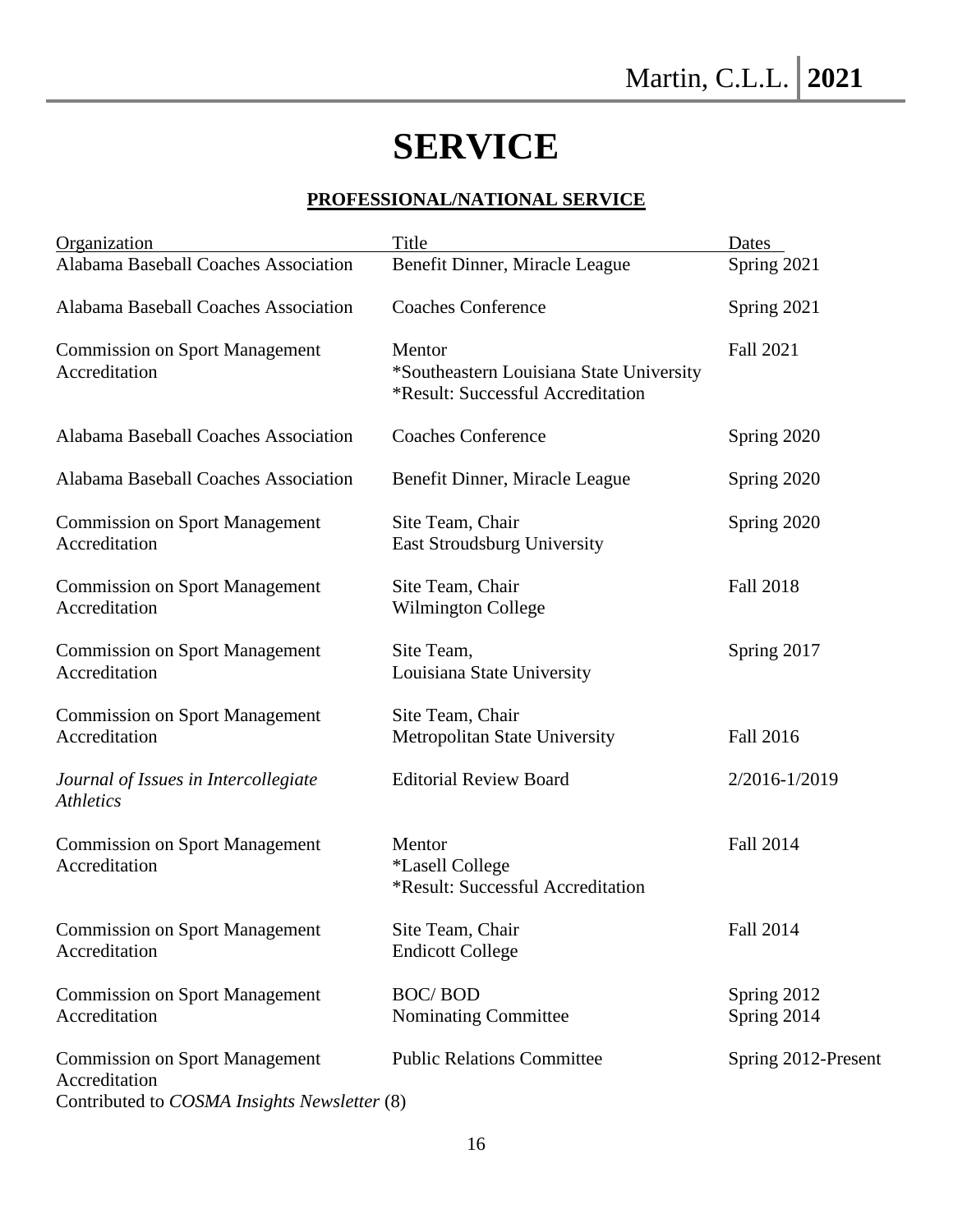| <b>Commission on Sport Management</b><br>Accreditation                                                                                                                                                                                                                                                                                                                                                                                                                                                                                                                                                                                                                                                                                               | <b>Membership Committee</b>                                                                                                  | Fall 2011-Present           |
|------------------------------------------------------------------------------------------------------------------------------------------------------------------------------------------------------------------------------------------------------------------------------------------------------------------------------------------------------------------------------------------------------------------------------------------------------------------------------------------------------------------------------------------------------------------------------------------------------------------------------------------------------------------------------------------------------------------------------------------------------|------------------------------------------------------------------------------------------------------------------------------|-----------------------------|
| <b>Commission on Sport Management</b><br>Accreditation                                                                                                                                                                                                                                                                                                                                                                                                                                                                                                                                                                                                                                                                                               | <b>Board of Commissioner</b><br>Member<br>(Nominated/Elected)                                                                | Summer 2011-<br>Summer 2014 |
| North American Society for<br><b>Sport Management</b>                                                                                                                                                                                                                                                                                                                                                                                                                                                                                                                                                                                                                                                                                                | <b>Public Relations Committee</b><br>Contributed to NASSM Newsletters (8) and Journal of Sport Management Press Releases (2) | 2009-2012                   |
| <b>Ad-hoc Reviewer Assignments</b><br>Event Management Journal, Spring 2018<br>Event Management Journal, Spring 2017<br>Journal of Applied Sport Management, Spring 2015<br>Research Quarterly for Exercise and Sport, Spring 2015<br>Journal of Applied Sport Management, Spring 2014<br>International Journal of Sport Management and Marketing, Spring 2014<br>Event Management and International Journal, Spring 2013<br>Journal of Sport Administration and Supervision, Spring 2013<br>Sport Management Education Journal, February 2012<br>Journal of Sport Administration and Supervision, February 2012<br>International Journal of Sport Management and Marketing, May 2011.<br>Event Management and International Journal, January, 2011. |                                                                                                                              |                             |
| <b>Conference Involvement</b><br>Commission on Sport Management Accreditation, Organizing Committee                                                                                                                                                                                                                                                                                                                                                                                                                                                                                                                                                                                                                                                  |                                                                                                                              | 2016                        |
|                                                                                                                                                                                                                                                                                                                                                                                                                                                                                                                                                                                                                                                                                                                                                      | Southern Sport Management Association Student Research Competition Reviewer                                                  | 2014                        |
| North American Society for Sport Management Abstract Reviewer<br>Teaching and Learning Fair                                                                                                                                                                                                                                                                                                                                                                                                                                                                                                                                                                                                                                                          |                                                                                                                              | 2013                        |
| Southern Sport Management Conference Student Presentation Judge                                                                                                                                                                                                                                                                                                                                                                                                                                                                                                                                                                                                                                                                                      |                                                                                                                              | 2012                        |
| Southern Sport Management Conference Organizing Committee                                                                                                                                                                                                                                                                                                                                                                                                                                                                                                                                                                                                                                                                                            |                                                                                                                              | 2011                        |
| Southern Sport Management Conference Student Presentation Judge                                                                                                                                                                                                                                                                                                                                                                                                                                                                                                                                                                                                                                                                                      |                                                                                                                              | 2011                        |
| Southern Sport Management Conference Organizing Committee                                                                                                                                                                                                                                                                                                                                                                                                                                                                                                                                                                                                                                                                                            |                                                                                                                              | 2010                        |
| Southern Sport Management Conference Student Presentation Judge                                                                                                                                                                                                                                                                                                                                                                                                                                                                                                                                                                                                                                                                                      |                                                                                                                              | 2010                        |
| Southern Sport Management Conference Organizing Committee                                                                                                                                                                                                                                                                                                                                                                                                                                                                                                                                                                                                                                                                                            |                                                                                                                              | 2009                        |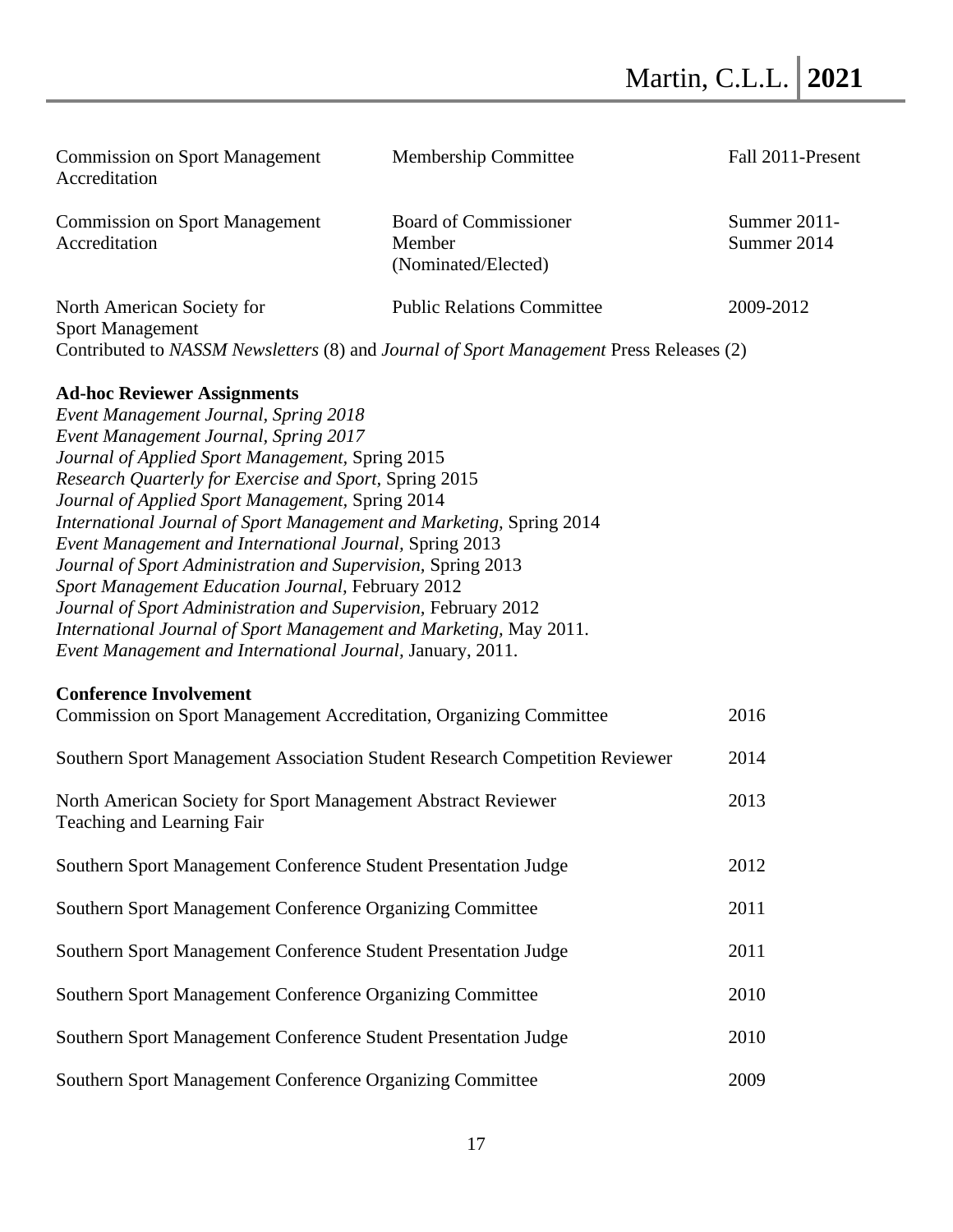## **TROY UNIVERSITY SERVICE**

| Member, QEP Intercultural Training                          | Appointed               | 2021-Present    |
|-------------------------------------------------------------|-------------------------|-----------------|
| Chair, Faculty Evaluations Work Group                       | <b>SVC</b> Appointment  | 2019            |
| QEP Student Learning Outcomes Committee Appointed           |                         | 2019            |
| <b>IEC HOMER Meta-Assessment Committee</b>                  | Appointed               | 2019            |
| Team Leader, Strategy 4 Focus Group                         | <b>SVC</b> Appointment  | 2018            |
| Workforce Ratio Work Group                                  | <b>SVC</b> Appointment  | 2019            |
| Eufaula Leadership Retreat Focus Group                      | Appointed               | 2018            |
| Consortia Relationship Review Committee                     | <b>Appointed Member</b> | 2017            |
| Homecoming Interview Panel                                  | <b>Appointed Member</b> | 2016            |
| Graduate Dissertation Guidelines Committee Appointed Member |                         | 2015-2016       |
| <b>Recreational Facility Committee</b>                      | <b>Appointed Member</b> | 2015-Present    |
| Graduate Academic Council                                   | Chair, Elected          | 2013-Present    |
| New Faculty Assessment Workshop                             | Presenter               | 2012            |
| <b>Assessment Coordinator Committee</b>                     | <b>Appointed Member</b> | 2012-Present    |
| <b>Assessment Technology Taskforce</b><br>Sub-committee     | <b>Appointed Member</b> | 6/2011-2012     |
| <b>Assessment Technology Taskforce</b>                      | <b>Appointed Member</b> | 06/2011-2012    |
| Graduate Academic Council                                   | <b>Elected Member</b>   | 08/2011-Present |
| <b>Personnel Advisory Committee</b>                         | <b>Appointed Member</b> | 06/2011-Present |
| <b>Institutional Effectiveness Committee</b>                | <b>Appointed Member</b> | 08/2010-Present |
| <b>Troy University Cheerleading</b>                         | Interview Judge         | 2010            |
| <b>Troy University Athletics</b>                            | <b>Ticket Taking</b>    | 2009 Football   |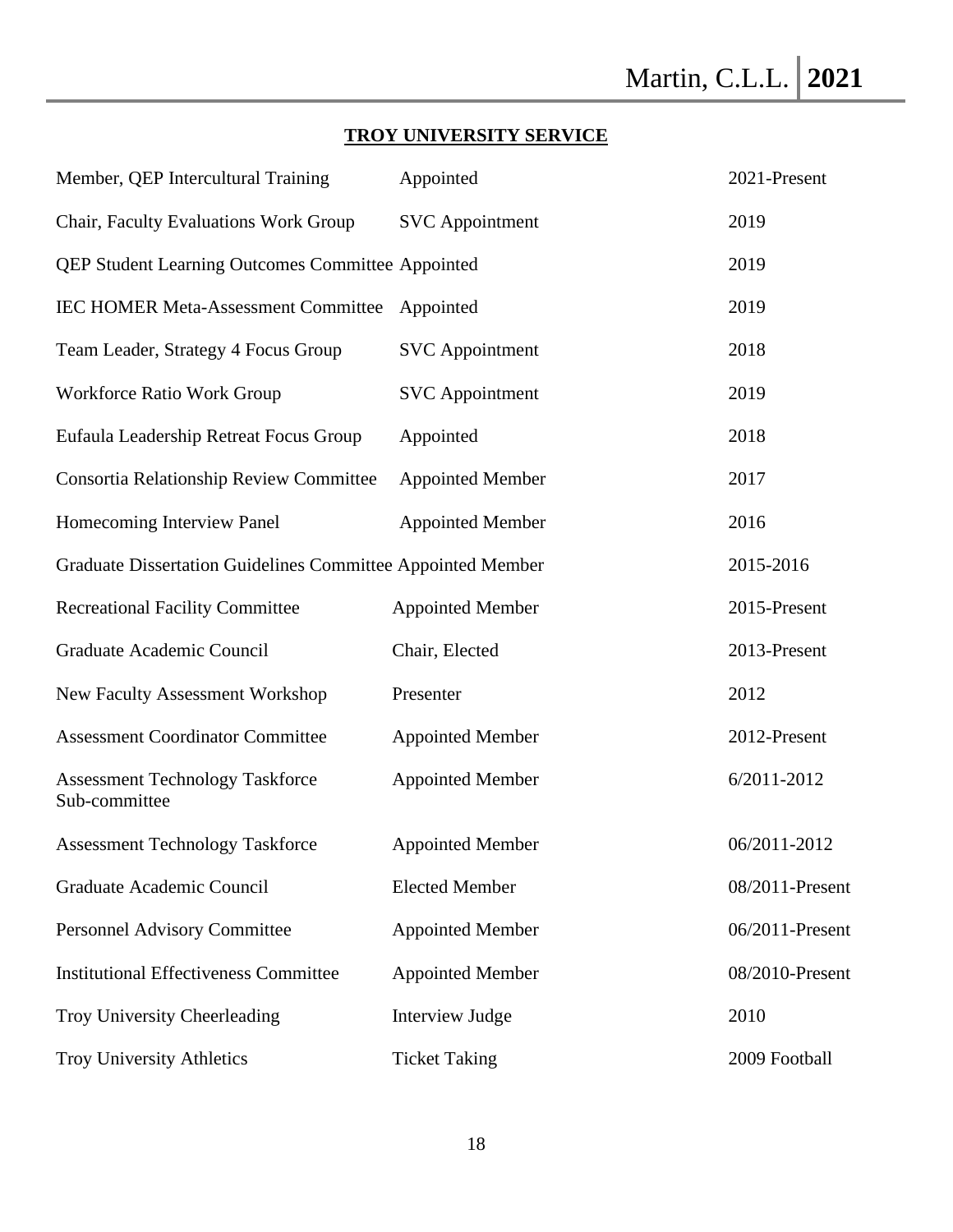## **COLLEGE SERVICE**

| College of Health and Human Services | <b>SWHS Director Search Committee</b><br>Chair                                            | 2019             |
|--------------------------------------|-------------------------------------------------------------------------------------------|------------------|
| College of Health and Human Services | Enrollment & Retention<br>Chair                                                           | 2018-Present     |
| College of Health and Human Services | <b>College Review Committee</b><br>Served as Voting Member<br><b>Elected as Alternate</b> | Fall 2015        |
| College of Health and Human Services | <b>Search Committee Chair</b><br>For Associate Dean, CHHS                                 | Spring 2011      |
| College of Health and Human Services | <b>Coordinator of Assessments</b>                                                         | $2010$ – Present |
| College of Health and Human Services | <b>Facility Committee Member</b>                                                          | $2009 - 2010$    |
|                                      | <b>DEPARTMENTAL SERVICE</b>                                                               |                  |
| <b>Tourism Management</b>            | <b>Search Committee Chair</b>                                                             | Spring 2021      |
| <b>HSTM 4450</b>                     | 2021 HSTM Summit<br>Director                                                              | Spring 2021      |
| <b>HSTM 4450</b>                     | 12 <sup>th</sup> Annual Charity Golf Tournament,<br>Director                              | Spring 2021      |
| <b>HSTM 4450</b>                     | 11 <sup>th</sup> Annual Charity Golf Tournament,<br>Director                              | Spring 2019      |
| <b>HSTM 4450</b>                     | Fun Fest, Director                                                                        | Spring 2019      |
| <b>HSTM 4450</b>                     | 10 <sup>th</sup> Annual Charity Golf Tournament,<br>Director                              | Spring 2018      |
| <b>HSTM 4450</b>                     | Fun Fest, Director                                                                        | Spring 2018      |
| <b>HSTM 4450</b>                     | <b>Banquet</b>                                                                            | Spring 2018      |
| <b>HSTM 4450</b>                     | Summit                                                                                    | Spring 2018      |
| <b>Sport Management</b>              | COSMA Site Visit, Organizer                                                               | Spring 2018      |
| <b>Sport Management</b>              | COSMA Self Study, Author                                                                  | Fall 2017        |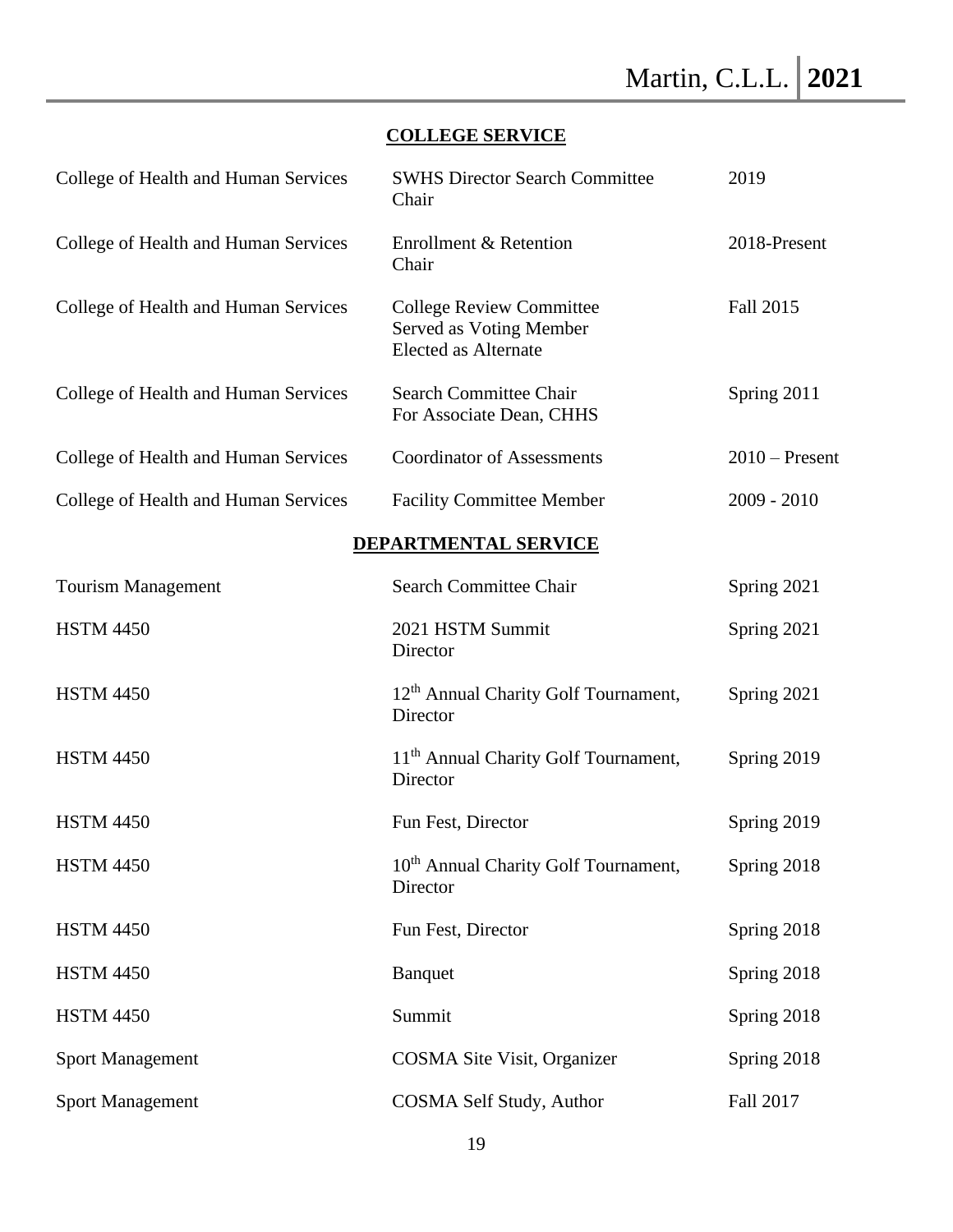| <b>Search Committee Chair</b> | Spring 2017                                                                                                                                                                                                                                                                                          |
|-------------------------------|------------------------------------------------------------------------------------------------------------------------------------------------------------------------------------------------------------------------------------------------------------------------------------------------------|
| <b>Search Committee</b>       | Spring 2015                                                                                                                                                                                                                                                                                          |
| <b>Search Committee</b>       | Fall 2014                                                                                                                                                                                                                                                                                            |
| Taskforce                     | 2009-2014                                                                                                                                                                                                                                                                                            |
| <b>ACHE Co-Author</b>         | Spring 2014                                                                                                                                                                                                                                                                                          |
| <b>SACSCOC Co-Author</b>      | Spring 2014                                                                                                                                                                                                                                                                                          |
| <b>Search Committee</b>       | Spring 2015                                                                                                                                                                                                                                                                                          |
| <b>Search Committee</b>       | Spring 2014                                                                                                                                                                                                                                                                                          |
| <b>Guest Instructor</b>       | Spring 2013                                                                                                                                                                                                                                                                                          |
| <b>Search Committee</b>       | Spring 2013                                                                                                                                                                                                                                                                                          |
| <b>Search Committee</b>       | Spring 2013                                                                                                                                                                                                                                                                                          |
| <b>Search Committee</b>       | <b>Fall 2012</b>                                                                                                                                                                                                                                                                                     |
| <b>Instructor of Record</b>   | Spring 2012                                                                                                                                                                                                                                                                                          |
| <b>Faculty Director</b>       | 2009-Present                                                                                                                                                                                                                                                                                         |
| <b>Appointed Member</b>       | Spring 2012                                                                                                                                                                                                                                                                                          |
| <b>Faculty Advisor</b>        | Spring 2012                                                                                                                                                                                                                                                                                          |
| <b>Faculty Advisor</b>        | Fall 2011-Fall 2012                                                                                                                                                                                                                                                                                  |
| <b>Appointed Member</b>       | Summer 2011-2014                                                                                                                                                                                                                                                                                     |
| Search Committee Chair        | Spring 2011                                                                                                                                                                                                                                                                                          |
| Search Committee Chair        | <b>Fall 2010</b>                                                                                                                                                                                                                                                                                     |
|                               | **Teaching aerobics to departmental and non-departmental majors<br>**Directing Troy University Sport Management accreditation initiative<br>**Received COSMA accreditation in June 2011. Troy University became 1 of only 5 programs<br>Internationally/Nationally to receive this high distinction. |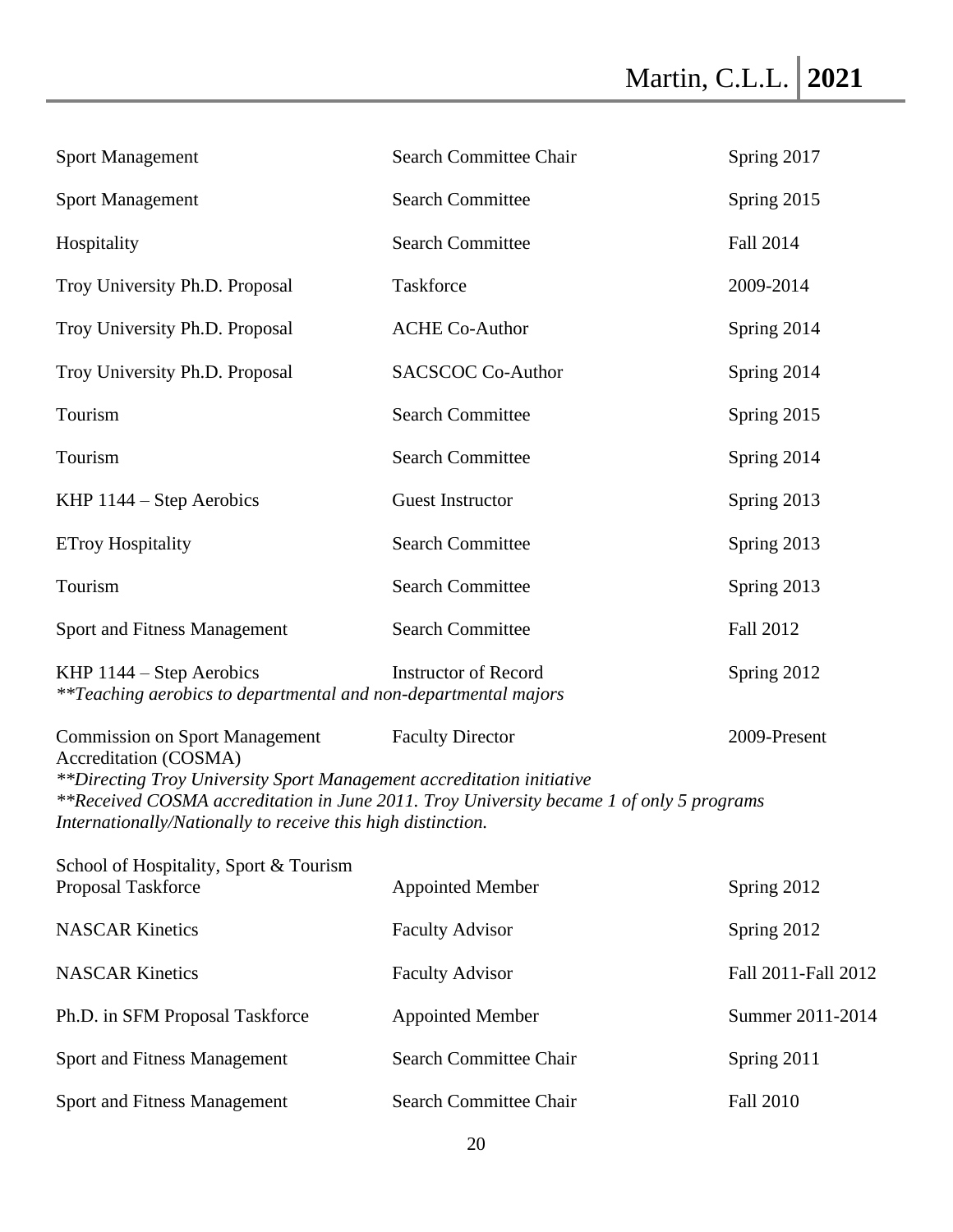| <b>Sport and Fitness Management</b>                                                                                                               | <b>Search Committee</b>              | Spring 2010      |
|---------------------------------------------------------------------------------------------------------------------------------------------------|--------------------------------------|------------------|
| <b>Sport and Fitness Management</b>                                                                                                               | Undergraduate Curriculum Committee   | 2008 - Present   |
| Sport and Fitness Management                                                                                                                      | <b>Graduate Curriculum Committee</b> | 2008-Present     |
| Kinesiology and Health Promotion Club                                                                                                             | <b>Faculty Advisor</b>               | $2008 -$ Present |
| <b>Attend University Previews</b><br>(7)                                                                                                          | Fall/Spring                          | 2008-Present     |
| <b>Lead IMPACT Sessions</b><br>(8)                                                                                                                | Summer                               | 2008-Present     |
| Homecoming/Alumni Activities (3)                                                                                                                  | Fall                                 | 2008-Present     |
| Departmental Banquets (2)                                                                                                                         | Spring                               | 2010-Present     |
| <b>Honors Convocation</b>                                                                                                                         | Spring                               | 2009, 2011       |
| Graduation Ceremonies (6)                                                                                                                         | Fall/Spring/Summer                   | 2008-Present     |
|                                                                                                                                                   | <b>COMMUNITY SERVICE</b>             |                  |
| Hospitality, Sport & Tourism Management Professor<br>*Gross total raised: \$16,183<br>*Net total raised: \$7,505 for<br><b>Common Ground Troy</b> |                                      | 2021             |
| Ariton Parks & Recreation Department                                                                                                              | <b>Cheerleading Coach</b>            | 2018-Present     |
| <b>Xtreme Athletics</b><br>*Raised \$15,000 for Cheer & Gymnastics                                                                                | <b>Fundraising Organizer</b>         | 2017             |
| Dixie Minor, 10 U Allstar Team<br>*Raised \$4,000 for Allstar Team                                                                                | <b>Fundraising Organizer</b>         | 2015             |
| TEAM 24, 9-U Travel Baseball Team<br><i>*Raised \$6,000 for Spring Season</i>                                                                     | <b>Fundraising Director</b>          | 2015             |
| <b>TES PTO Executive Member</b><br>*Was elected, but my son enrolled at another school.                                                           | Vice-President, Elect                | 2013             |
| <b>TES PTO Executive Member</b>                                                                                                                   | Nominating Committee                 | 2013             |
| <b>Troy Elementary School</b><br>2 <sup>nd</sup> Annual TES 5K & Fun Run                                                                          | Race Director                        | 2013             |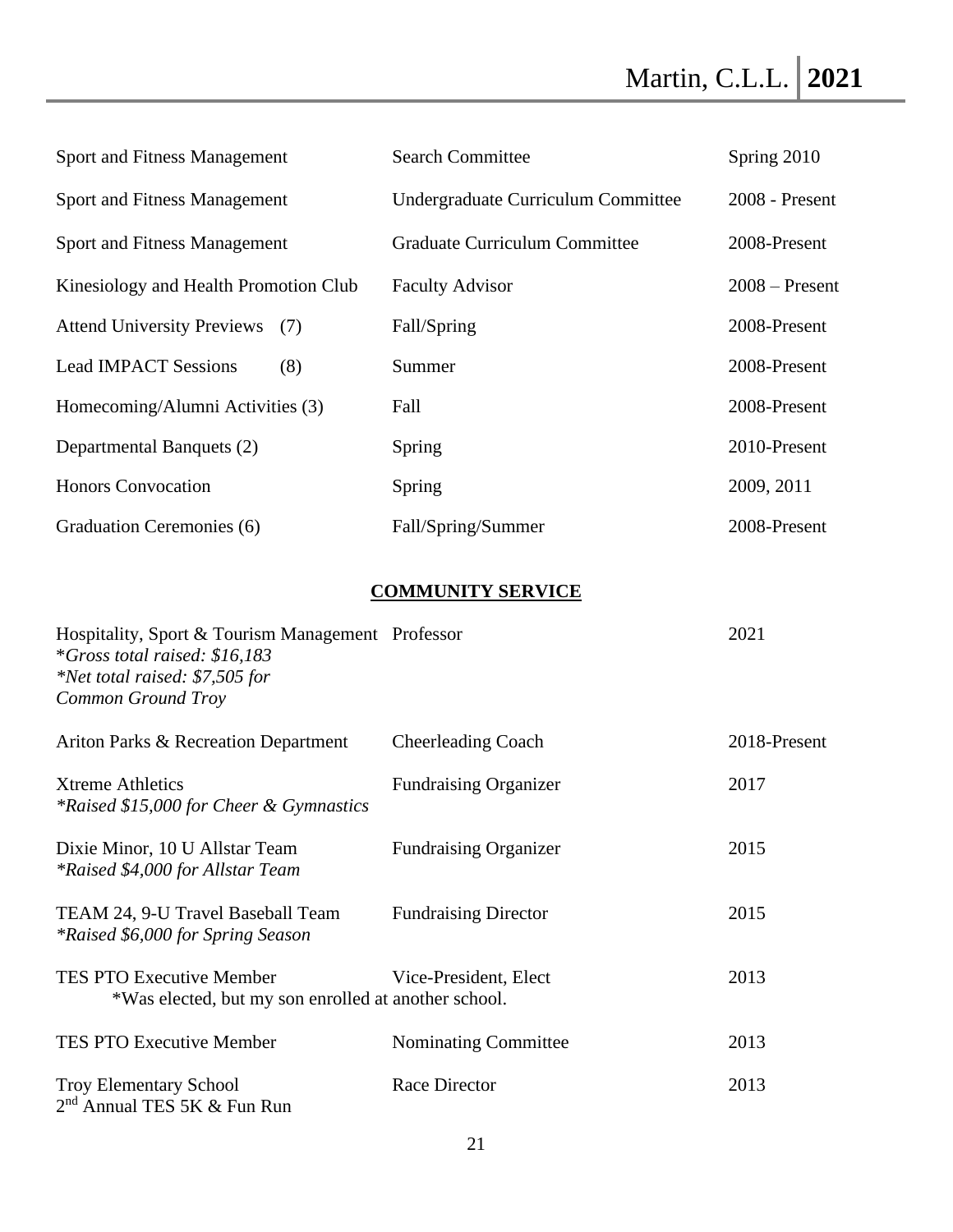# *\*Raised \$2,300 for TES*

| <b>Troy Elementary School</b>                                                                                                                                                                    | <b>PTO Executive Committee</b><br>Fundraising                          | 2012-2013 |
|--------------------------------------------------------------------------------------------------------------------------------------------------------------------------------------------------|------------------------------------------------------------------------|-----------|
| <b>TES PTO Executive Member</b>                                                                                                                                                                  | Nominating Committee                                                   | 2012      |
| <b>Troy Elementary School</b><br>TES Inaugural 5K & Fun Run<br>*Raised \$2,500 for TES                                                                                                           | <b>Race Director</b>                                                   | 2012      |
| <b>Troy Elementary School</b>                                                                                                                                                                    | <b>PTO Executive Committee</b><br>Fundraising                          | 2011-2012 |
| Kinesiology and Health Promotion<br><b>Event Management</b><br>*Raised \$750 for Troy Miracle League<br>Hosted Health Field Day for local children                                               | Professor                                                              | 2010      |
| Kinesiology and Health Promotion<br><b>Event Management</b><br>*Raised \$1,500 for Troy Miracle League<br>*Raised \$2,500 for KHP Scholarship Fund<br>Hosted Health Field Day for local children | Professor                                                              | 2009      |
| <b>Special Olympics</b><br>Mississippi State University                                                                                                                                          | Event Coordinator - 4<br>Basketball (1), Volleyball (2)<br>Track $(1)$ | 2001-2002 |
| <b>OTHER</b><br>Sport Professionals' Organization<br>for Research Training and Study                                                                                                             | <b>Public Relations</b><br>Officer                                     | 2002      |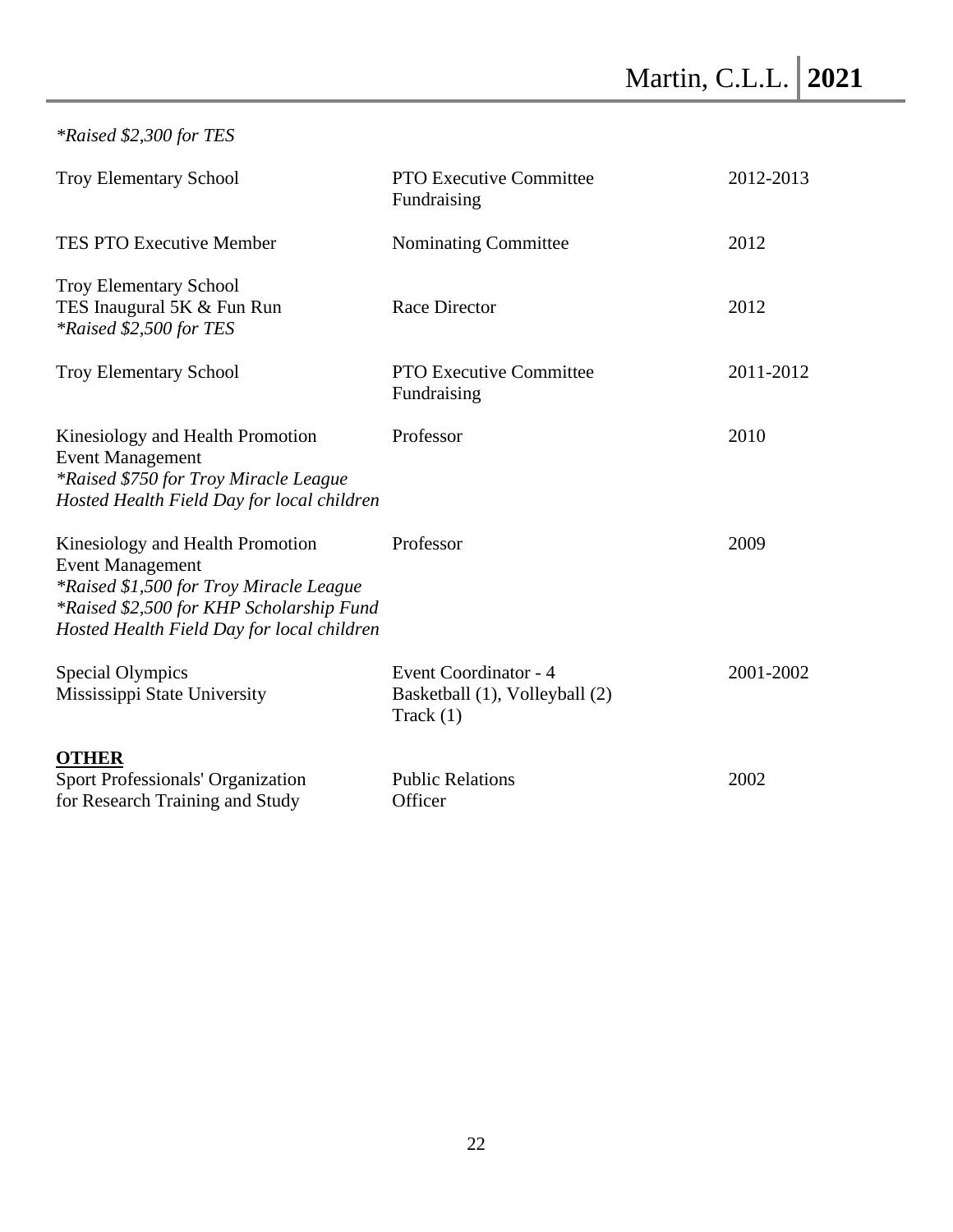# **PROFESSIONAL DEVELOPMENT**

| 2021 AACB Seminar: "Assurance of Learning"                                               | February 2021  |
|------------------------------------------------------------------------------------------|----------------|
| <b>Quality Matters Certification</b>                                                     | February 2021  |
| 2020 AACSB Webinar: "The Art of Principle Based Standards, 8-9"                          | November 2020  |
| 2020 AACSB Webinar: "The Art of Principle Based Standards, 4-7"                          | November 2020  |
| 2020 AACSB Webinar: "The Art of Principle Based Standards, 3"                            | November 2020  |
| <b>SANS Training</b>                                                                     | August 2018    |
| <b>CHHS Canvas Training</b>                                                              | February 2017  |
| 2013 Compliance Assist Training                                                          | March 2013     |
| 2012 SACSCOC Webinar: "Preparing a Compelling Fifth-Year<br>Report"                      | November 2012  |
| 2012 Institutional Review Board Recertification                                          | February 2012  |
| 2011 IUPUI Assessment Institute Conference                                               | November 2011  |
| 2012 SACSCOC Webinar: "Do you know what SACS<br>Accreditors Really Expect in Assessment" | October 2011   |
| <b>Blackboard Assessment Technology Webinar</b>                                          | September 2011 |
| <b>Tracdat Webinar</b>                                                                   | August 2011    |
| <b>Compliance Assist Webinar</b>                                                         | August 2011    |
| <b>COSMA</b> Accreditation Training, NASSM                                               | June 2011      |
| Southern Sport Management Conference, Troy University                                    | April 2011     |
| State of Alabama Ethics Training, Troy University                                        | March 2011     |
| Digital Measures Training, Troy University                                               | February 2011  |
| Alabama Quality Award Workshop, Troy University                                          | January 2011   |
| Southern Sport Management Conference, Troy University                                    | April 2010     |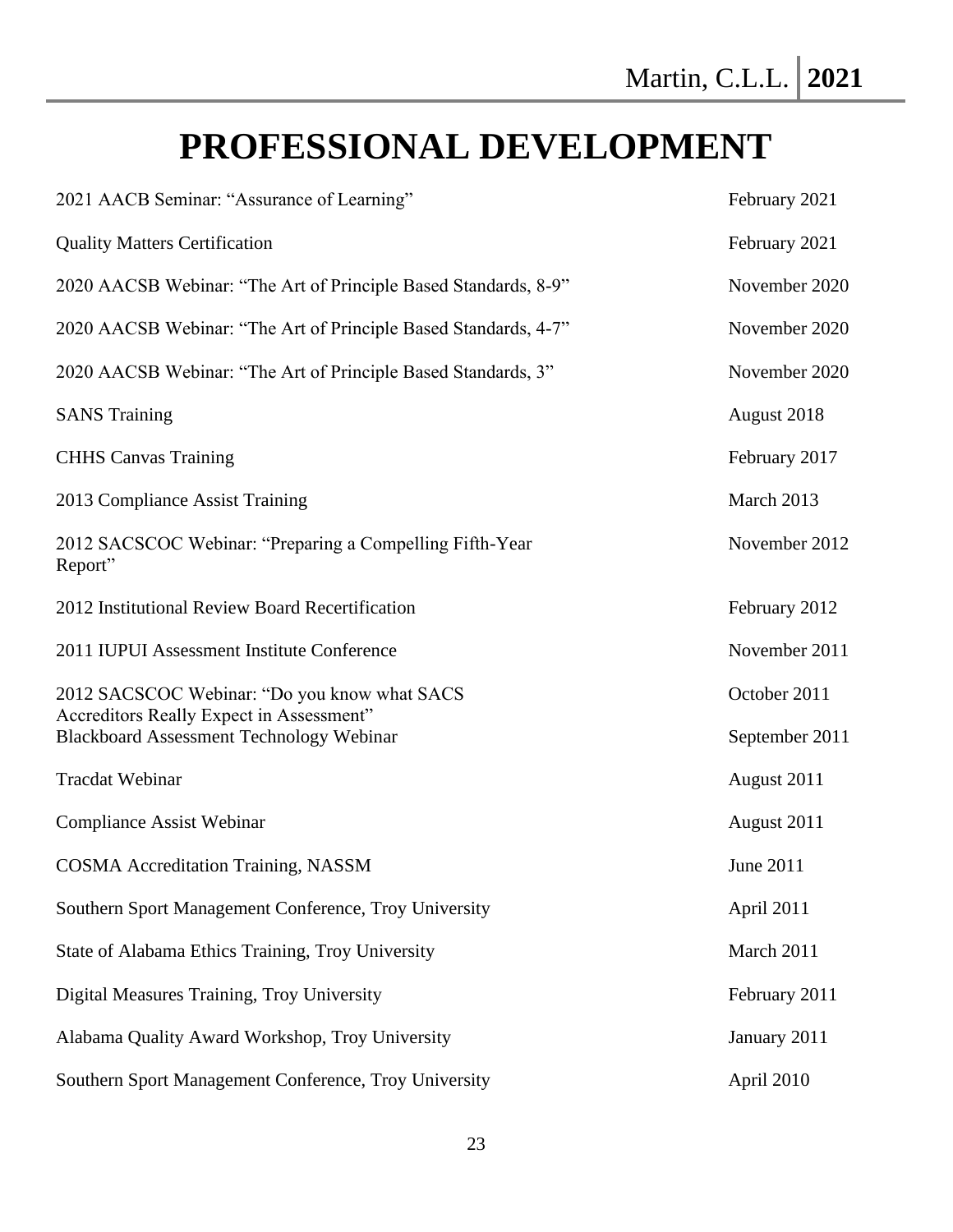| <b>Blackboard Training, Troy University</b>                                      | October 2009  |
|----------------------------------------------------------------------------------|---------------|
| Southern Sport Management Conference, Troy University                            | April 2009    |
| Webinar – "Writing Grants", Troy University                                      | March 2009    |
| <b>GUEST LECTURES</b><br>Lecture: "Introduction to the HSTM Industry" – KHP 2251 | April 2013    |
| Lecture: "Introduction to the SFM Industry" – KHP 2251                           | February 2012 |
| Lecture: "Introduction to the SFM Industry" – KHP 2251                           | March 2011    |
| <b>COMPUTER SKILLS</b>                                                           |               |

Excel Microsoft Office SPSS Survey Monkey Compliance Assist

# **CERTIFICATIONS/MEMBERSHIPS**

| <b>Commission on Sport Management</b><br>Accreditation                                     | <b>Institutional Member</b> | 2009-Present |
|--------------------------------------------------------------------------------------------|-----------------------------|--------------|
| North American Society for<br><b>Sport Management</b>                                      | <b>Professional Member</b>  | 2009-2012    |
| <b>Sport Marketing Association</b>                                                         | <b>Professional Member</b>  | 2007-2012    |
| Mississippi Alliance for Health, Physical<br><b>Education, Recreation and Dance</b>        | <b>Professional Member</b>  | 2009-2010    |
| North American Society for<br>Sport Management (NASSM)                                     | <b>Student Member</b>       | 2001-2002    |
| Sport Professionals' Organization<br>for Research Training and Study                       | <b>Student Member</b>       | 2001         |
| Mississippi Alliance for Health,<br>Physical Education, Recreation,<br>and Dance (MAHPERD) | <b>Student Member</b>       | 2001         |